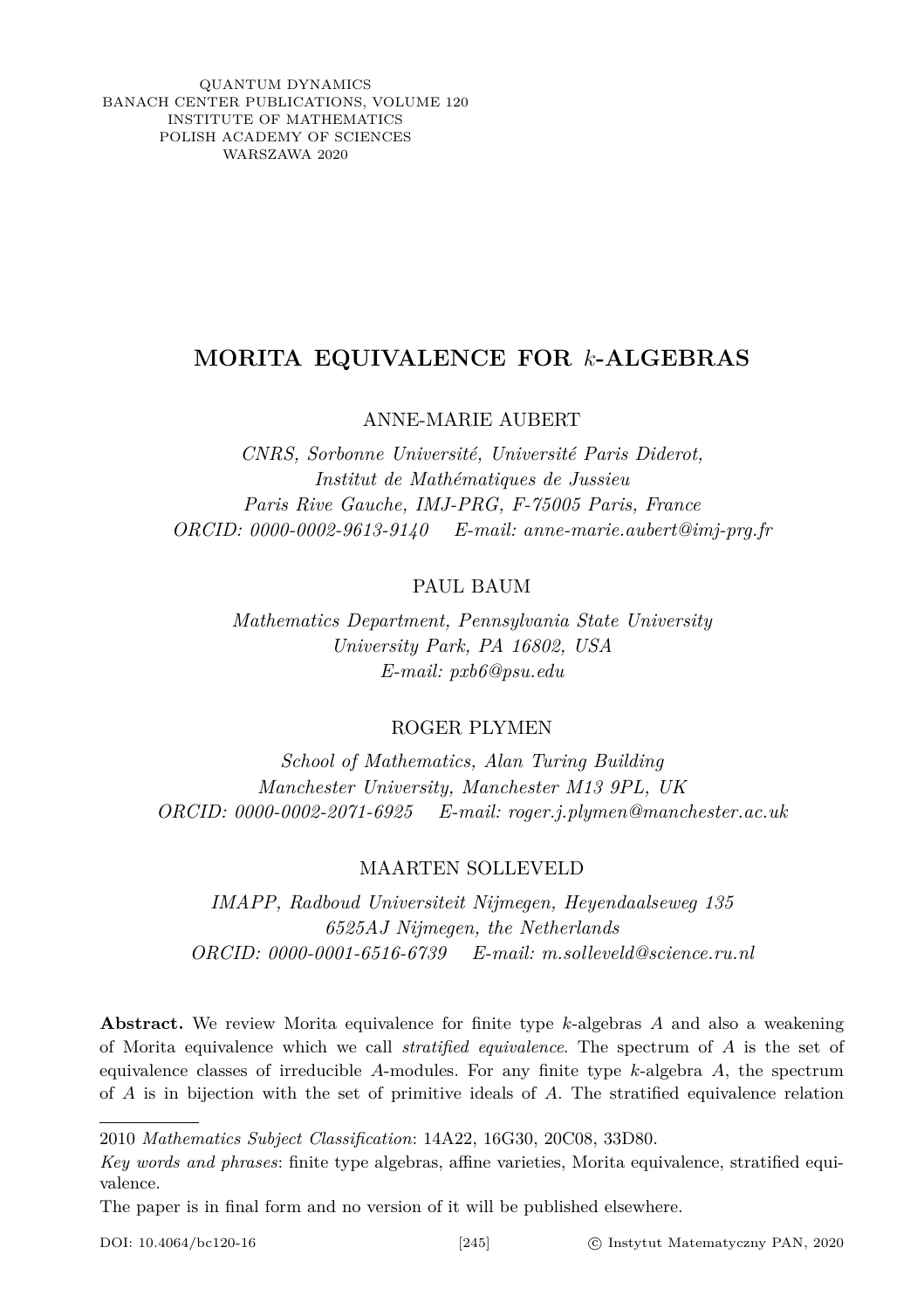preserves the spectrum of *A* and also preserves the periodic cyclic homology of *A*. However, the stratified equivalence relation permits a tearing apart of strata in the primitive ideal space which is not allowed by Morita equivalence. A key example illustrating the distinction between Morita equivalence and stratified equivalence is provided by affine Hecke algebras associated to affine Weyl groups.

**1. Introduction.** The subject of Morita equivalence begins with the classical paper of Morita [\[Mor\]](#page-20-0). Morita equivalence of rings is well-established and widely used [\[Lam,](#page-20-1) §18–19].

Now let *k* be the coordinate algebra of a complex affine variety. Equivalently, *k* is a unital algebra over the complex numbers which is commutative, finitely generated, and nilpotent-free. Morita equivalence for *k*-algebras, the starting-point of this article, is a more recent development, which introduces several nuances related to the *k*-module structure of the algebras.

A *k*-algebra is an algebra *A* over the complex numbers C which is a *k*-module (with an evident compatibility between the algebra structure of *A* and the *k*-module structure of *A*). *A* is not required to have a unit. *A* is not required to be commutative. A *k*-algebra *A* is of finite type if as a *k*-module *A* is finitely generated. The spectrum of *A* is, by definition, the set of equivalence classes of irreducible *A*-modules. For any finite type *k*-algebra *A*, the spectrum of *A* is in bijection with the set of primitive ideals of *A*.

The set of primitive ideals of *A* will be denoted Prim(*A*). When *A* is unital and commutative, let  $\maxSpec(A)$  denote the set of maximal ideals in *A*, and let  $Spec(A)$ denote the set of prime ideals in *A*. In particular, let  $A = k$ . Then we have

$$
Prim(A) \simeq maxSpec(A) \subset Spec(A).
$$

The inclusion is strict, for the prime spectrum  $Spec(A)$  contains a generic point, namely the zero ideal  $\bf{0}$  in *A*. The set  $\text{Prim}(A)$  consists of the C-rational points of the affine variety underlying *k*.

So Prim(*A*) is a generalisation, for *k*-algebras *A* of finite type, of the maximal ideal spectrum of a unital commutative ring, rather than the prime spectrum of a unital commutative ring. For a finite type *k*-algebra *A*, the zero ideal **0** is a primitive ideal if and only if  $k = \mathbb{C}$  and  $A = M_n(\mathbb{C})$  the algebra of all *n* by *n* matrices with entries in  $\mathbb{C}$ . Quite generally, any irreducible representation of a finite type *k*-algebra *A* is a surjection of *A* onto  $M_n(\mathbb{C})$  for some *n*. This implies that any primitive ideal is maximal.

In some situations, Morita equivalence can be too strong and we are led to introduce a weakening of this concept, which we call *stratified equivalence*.

The stratified equivalence relation preserves the spectrum of *A* and also preserves the periodic cyclic homology of *A*. In addition, the stratified equivalence relation permits a tearing apart of *strata* in the primitive ideal space which is not allowed by Morita equivalence.

Denote by  $\Gamma$  a finite group. In §10, we show that stratified equivalence persists under the formation of tensor products  $A \otimes B$ , and the formation of crossed products  $A \rtimes \Gamma$ .

A key example illustrating the distinction between Morita equivalence and stratified equivalence is provided by affine Hecke algebras. Let  $(X, Y, R, R<sup>V</sup>)$  be a root datum in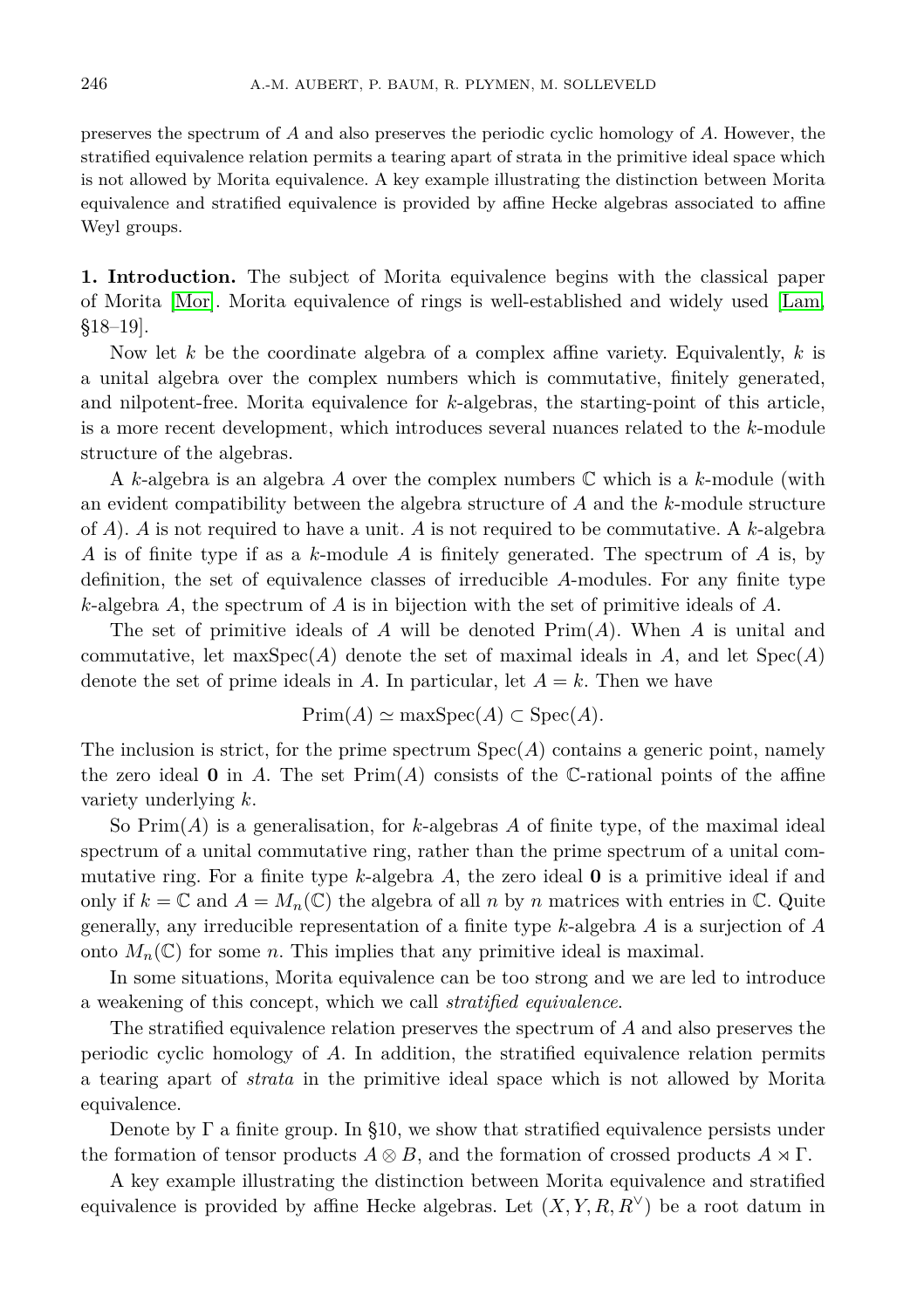the standard sense [\[L\]](#page-20-2). This root datum delivers the following items:

- $-$  a finite Weyl group  $W_0$
- an extended affine Weyl group  $W_0X := W_0 \ltimes X$
- for each *q* ∈  $\mathbb{C}^{\times}$ , an affine Hecke algebra  $\mathcal{H}_q$
- $-$  a complex torus  $T := \text{Hom}(X, \mathbb{C}^{\times})$
- $-$  a complex variety  $X := T/W_0$
- a canonical isomorphism  $\mathcal{O}(X) \simeq Z(\mathcal{H}_q)$ .

Set  $k := \mathcal{O}(X)$ . Then, for all  $q \in \mathbb{C}^{\times}$ ,  $\mathcal{H}_q$  is a unital finite type *k*-algebra. If  $q = 1$ , then  $\mathcal{H}_1$  is the group algebra of the extended affine Weyl group:

$$
\mathcal{H}_1=\mathbb{C}[W_0X].
$$

Theorem 1.1. *Except for q in a finite set of roots of unity, none of which is* 1*,*  $\mathcal{H}_q$  *and*  $\mathcal{H}_1$  *are stratified equivalent as k-algebras. If*  $q \neq 1$  *then*  $\mathcal{H}_q$  *and*  $\mathcal{H}_1$  *are not Morita equivalent as k-algebras.*

A finite type *k*-algebra can be viewed as a noncommutative complex affine variety. So the setting of this article can be viewed as noncommutative algebraic geometry.

We conclude this article with a detailed account of the affine Hecke algebra  $\mathcal{H}_q$  attached to the Lie group  $SL_2(\mathbb{C})$ .

For an application of stratified equivalence to the representation theory of *p*-adic groups, see [\[ABPS\]](#page-20-3).

**2.** *k***-algebras.** If *X* is an affine algebraic variety over the complex numbers C, then  $\mathcal{O}(X)$  will denote the coordinate algebra of *X*. Set  $k = \mathcal{O}(X)$ . Equivalently, *k* is a unital algebra over the complex numbers which is unital, commutative, finitely generated, and nilpotent-free. The Hilbert Nullstellensatz implies that there is an equivalence of categories

$$
\left(\begin{array}{c}\text{unital commutative finitely generated} \\ \text{nilpotent-free C-algebras}\\ \mathcal{O}(X) \mapsto X.\end{array}\right) \sim \left(\begin{array}{c}\text{affine complex} \\ \text{algebraic varieties}\end{array}\right)^{op}
$$

Here "op" denotes the opposite category.

Definition 2.1. A *k-algebra* is a C-algebra *A* such that *A* is a unital (left) *k*-module with:

$$
\lambda(\omega a) = \omega(\lambda a) = (\lambda \omega)a \quad \forall (\lambda, \omega, a) \in \mathbb{C} \times k \times A
$$

and

$$
\omega(a_1 a_2) = (\omega a_1) a_2 = a_1(\omega a_2) \quad \forall (\omega, a_1, a_2) \in k \times A \times A.
$$

REMARK 2.2. *A* is not required to have a unit.

The centre of *A* will be denoted by *Z*(*A*):

$$
Z(A) := \{ c \in A \mid ca = ac \; \forall a \in A \}.
$$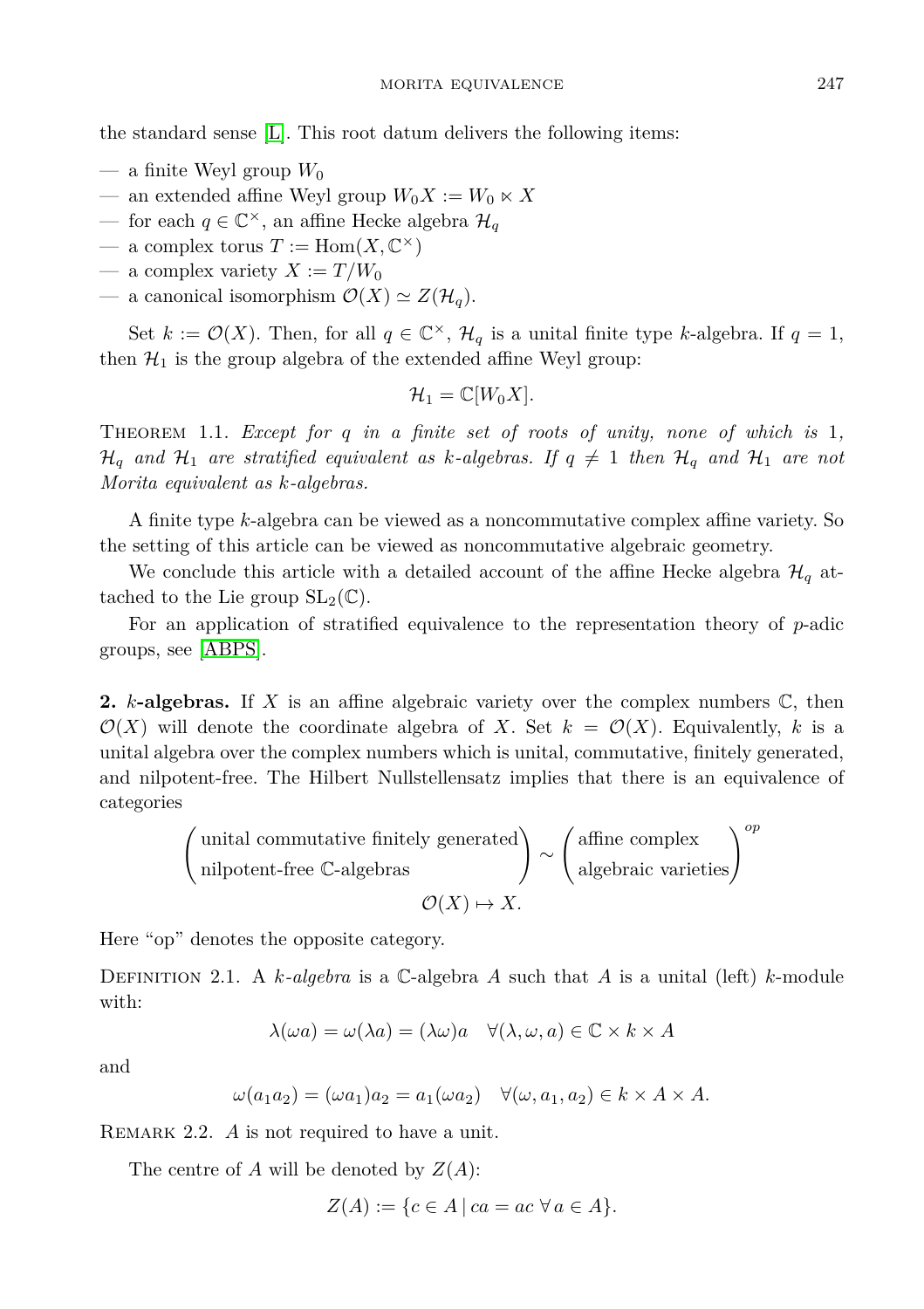REMARK 2.3. Let A be a unital *k*-algebra. Denote the unit of A by  $1_A$ . The map  $\omega \mapsto \omega \cdot 1_A$  is then a unital morphism of C-algebras

 $k \rightarrow Z(A)$ ,

i.e. unital *k*-algebra = unital  $\mathbb{C}$ -algebra *A* with a given unital morphism of  $\mathbb{C}$ -algebras  $k \rightarrow Z(A)$ .

If *A* does not have a unit, a *k*-structure is equivalent to a unital morphism of C-algebras

 $k \rightarrow Z(MA)$ 

where M*A* is the multiplier algebra of *A*.

Definition 2.4. Let *A, B* be two *k*-algebras. A *morphism of k-algebras* is a morphism of C-algebras

$$
f\colon A\to B
$$

which is also a morphism of (left) *k*-modules,

$$
f(\omega a) = \omega f(a) \quad \forall (\omega, a) \in k \times A.
$$

Definition 2.5. Let *A* be a *k*-algebra. A *representation* of *A* [or a (left) *A-module*] is a C-vector space *V* with given morphisms of C-algebras

$$
A \longrightarrow \text{Hom}_{\mathbb{C}}(V, V), \quad k \longrightarrow \text{Hom}_{\mathbb{C}}(V, V)
$$

such that

1.  $k \longrightarrow \text{Hom}_{\mathbb{C}}(V, V)$  is unital;

2.  $(\omega a)v = \omega(av) = a(\omega v) \quad \forall (\omega, a, v) \in k \times A \times V$ .

*From now on in this article, A will denote a k-algebra.*

A representation of *A*, namely  $A \longrightarrow \text{Hom}_{\mathbb{C}}(V, V)$  with  $k \longrightarrow \text{Hom}_{\mathbb{C}}(V, V)$ , will often be denoted by  $A \to \text{Hom}_{\mathbb{C}}(V, V)$ , it being understood that the action of k on V is part of the given structure.

DEFINITION 2.6. A representation  $\varphi: A \to \text{Hom}_{\mathbb{C}}(V, V)$  is *non-degenerate* if  $AV = V$ , i.e. for any  $v \in V$ , there are  $v_1, v_2, \ldots, v_r$  in *V* and  $a_1, a_2, \ldots, a_r$  in *A* with

$$
v = a_1v_1 + a_2v_2 + \ldots + a_rv_r.
$$

DEFINITION 2.7. A representation  $\varphi: A \to \text{Hom}_{\mathbb{C}}(V, V)$  is *irreducible* if  $AV \neq \{0\}$  and there is no sub- $\mathbb C$ -vector space  $W$  of  $V$  with:

$$
\{0\} \neq W, \quad W \neq V
$$

and

$$
\omega w \in W \quad \forall (\omega, w) \in k \times W \quad \text{ and } \quad aw \in W \quad \forall (a, w) \in A \times W.
$$

Definition 2.8. Two representations of the *k*-algebra *A*

$$
\varphi_1: A \to \text{Hom}_{\mathbb{C}}(V_1, V_1) \quad \text{and} \quad \varphi_2: A \to \text{Hom}_{\mathbb{C}}(V_2, V_2)
$$

are *equivalent* if there is an isomorphism of C-vector spaces

$$
T\colon V_1\to V_2
$$

with

$$
T(av) = aT(v) \quad \forall (a, v) \in A \times V \quad \text{and} \quad T(\omega v) = \omega T(v) \quad \forall (\omega, v) \in k \times V.
$$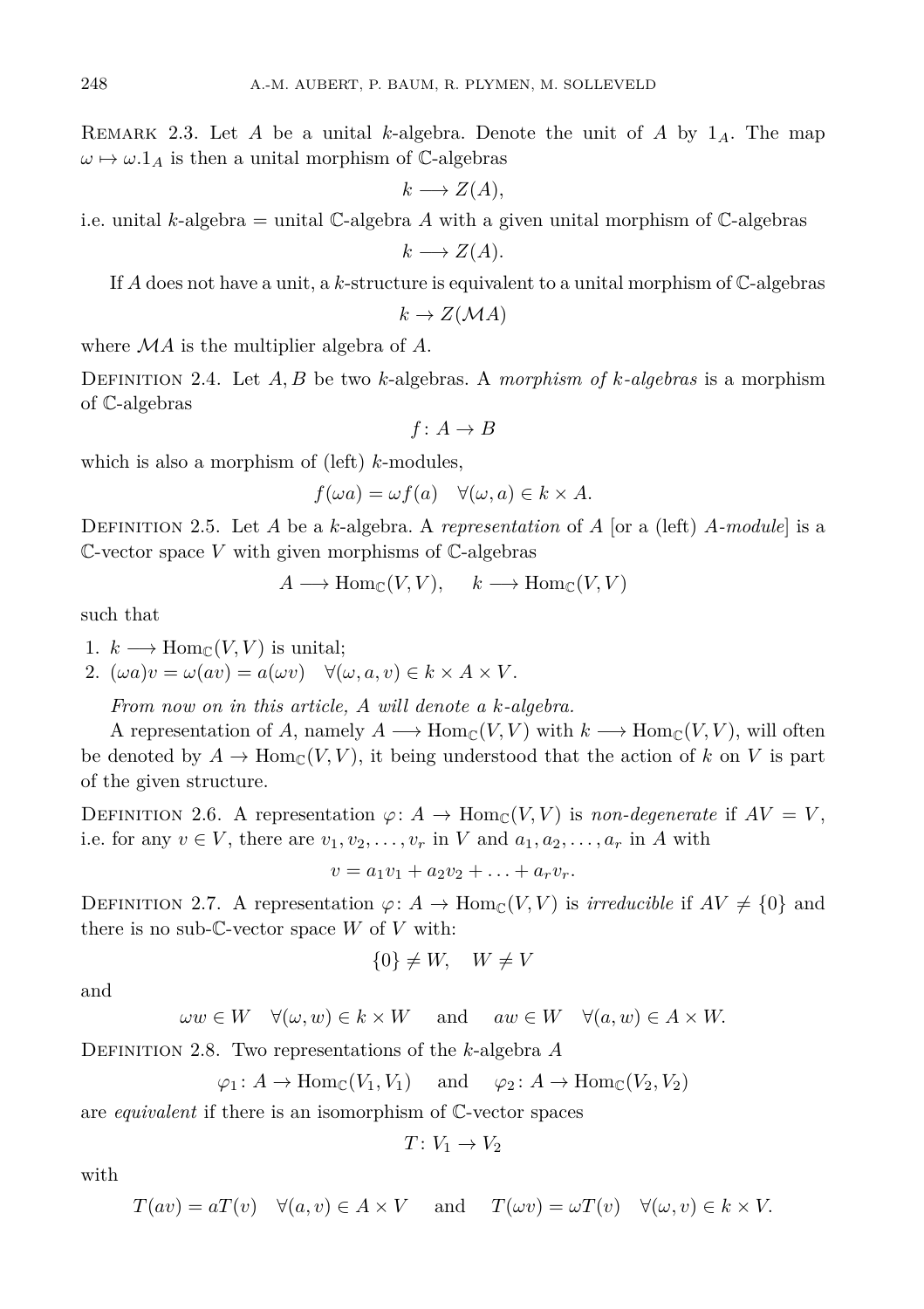The *spectrum* of  $A$ , also denoted by  $\text{Irr}(A)$ , is the set of equivalence classes of irreducible representations of *A*.

Irr(*A*) := {Irreducible representations of A}/ $\sim$ *.* 

It can happen that the spectrum is empty. For example, let *A* comprise all 2 by 2 matrices of the form

 $\left(\begin{array}{cc} 0 & x \\ 0 & 0 \end{array}\right)$ .

with  $x \in \mathbb{C}$ . Then *A* is a commutative non-unital algebra of finite type (with  $k = \mathbb{C}$ ) such that  $\text{Irr}(A) = \emptyset$ .

**3.** On the action of *k*. For a *k*-algebra *A*,  $A_c$  denotes the underlying C-algebra of *A*. Then  $A_{\mathbb{C}}$  is obtained from *A* by forgetting the action of *k* on *A*. For  $A_{\mathbb{C}}$  there are the usual definitions: A *representation* of  $A_{\mathbb{C}}$  [or a (left)  $A_{\mathbb{C}}$ *-module*] is a  $\mathbb{C}$ -vector space *V* with a given morphism of C-algebras

$$
A_{\mathbb{C}} \longrightarrow \text{Hom}_{\mathbb{C}}(V, V).
$$

An  $A_{\mathbb{C}}$ -module *V* is *irreducible* if  $A_{\mathbb{C}}V \neq \{0\}$  and there is no sub-C-vector space *W* of *V* with:

$$
\{0\} \neq W, \quad W \neq V
$$

and

$$
aw \in W \quad \forall (a, w) \in A_{\mathbb{C}} \times W.
$$

Two representations of  $A_{\mathbb{C}}$ 

$$
\varphi_1: A \to \text{Hom}_{\mathbb{C}}(V_1, V_1) \quad \text{and} \quad \varphi_2: A \to \text{Hom}_{\mathbb{C}}(V_2, V_2)
$$

are *equivalent* if there is an isomorphism of C-vector spaces

$$
T\colon V_1\to V_2
$$

with

$$
T(av) = aT(v) \quad \forall (a, v) \in A \times V.
$$

 $\text{Irr}(A_{\mathbb{C}}) := \{\text{Irreducible representations of } A_{\mathbb{C}}\}/\sim.$ 

An  $A_{\mathbb{C}}$ -module V for which the following two properties are valid is *strictly nondegenerate*:

$$
- A_{\mathbb{C}}V = V;
$$
  
 
$$
- if v \in V \text{ has } av = 0 \quad \forall a \in A_{\mathbb{C}}, \text{ then } v = 0.
$$

<span id="page-4-1"></span>LEMMA 3.1. *Any irreducible*  $A_{\mathbb{C}}$ -module is strictly non-degenerate.

*Proof.* Let *V* be an irreducible  $A_{\mathbb{C}}$ -module. First, consider  $A_{\mathbb{C}}V \subset V$ .  $A_{\mathbb{C}}V$  is preserved by the action of  $A_{\mathbb{C}}$  on *V*. We cannot have  $A_{\mathbb{C}}V = \{0\}$  since this would contradict the irreducibility of *V*. Therefore  $A_{\mathbb{C}}V = V$ .

Next, set

$$
W = \{ v \in V \mid av = 0 \quad \forall a \in A_{\mathbb{C}} \}.
$$

<span id="page-4-0"></span>*W* is preserved by the action of  $A_{\mathbb{C}}$  on *V*. *W* cannot be equal to *V* since this would imply  $A_{\mathbb{C}}V = \{0\}$ . Hence  $W = \{0\}$ .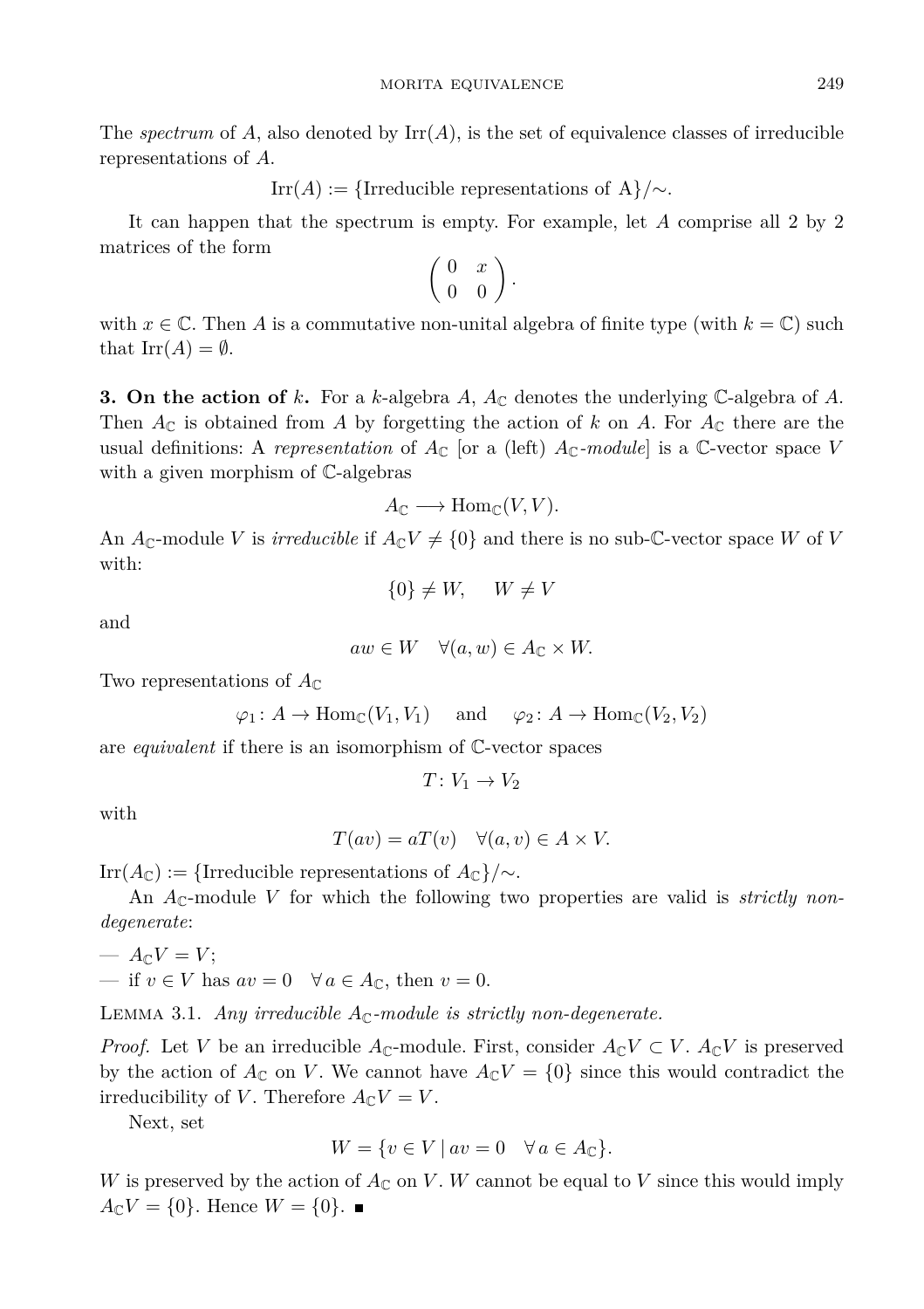LEMMA 3.2. Let A be a k-algebra, and let V be a strictly non-degenerate  $A_{\mathbb{C}}$ -module. *Then there is a unique unital morphism of* C *algebras*

$$
k \to \text{Hom}_{\mathbb{C}}(V, V)
$$

*which makes V an A-module.*

*Proof.* Given  $v \in V$ , choose  $v_1, v_2, \ldots, v_r \in V$  and  $a_1, a_2, \ldots, a_r \in A$  with

$$
v = a_1v_1 + a_2v_2 + \ldots + a_rv_r.
$$

For  $\omega \in k$ , define  $\omega v$  by

$$
\omega v = (\omega a_1)v_1 + (\omega a_2)v_2 + \ldots + (\omega a_r)v_r.
$$

The second condition in the definition of strictly non-degenerate implies that  $\omega v$  is welldefined.

Lemma [3.2](#page-4-0) will be referred to as the "*k*-action for free lemma".

If *V* is an *A*-module,  $V_{\mathbb{C}}$  will denote the underlying  $A_{\mathbb{C}}$ -module.  $V_{\mathbb{C}}$  is obtained from *V* by forgetting the action of *k* on *V* .

<span id="page-5-0"></span>LEMMA 3.3. If *V* is any irreducible A-module, then  $V_{\mathbb{C}}$  is an irreducible  $A_{\mathbb{C}}$ -module.

*Proof.* Suppose that  $V_{\mathbb{C}}$  is not an irreducible  $A_{\mathbb{C}}$ -module. Then there is a sub-C-vector space *W* of *V* with:

$$
0 \neq W, \quad W \neq V
$$

and

$$
aw \in W \quad \forall (a, w) \in A \times W.
$$

Consider  $AW \subset W$ .  $AW$  is preserved by both the *A*-action on *V* and the *k*-action on *V*. Thus if  $AW \neq \{0\}$ , then *V* is not an irreducible *A*-module. Hence  $AW = \{0\}$ . Consider  $kW \supset W$ .  $kW$  is preserved by the *k*-action on *V* and is also preserved by the *A*-action on *V* because *A* annihilates *kW*. Since *A* annihilates *kW*, we cannot have  $kW = V$ . Therefore  $\{0\} \neq kW$ ,  $kW \neq V$ , which contradicts the irreducibility of the *A*-module *V*.

A corollary of Lemma [3.2](#page-4-0) is

<span id="page-5-1"></span>Corollary 3.4. *For any k-algebra A, the map*

$$
\text{Irr}(A) \to \text{Irr}(A_{\mathbb{C}}), \quad V \mapsto V_{\mathbb{C}}
$$

*is a bijection.*

*Proof.* Surjectivity follows from Lemmas [3.1](#page-4-1) and [3.2.](#page-4-0) For injectivity, let *V, W* be two irreducible *A*-modules such that  $V_{\mathbb{C}}$  and  $W_{\mathbb{C}}$  are equivalent  $A_{\mathbb{C}}$ -modules. Let  $T: V \to W$ be an isomorphism of C-vector spaces with

$$
T(av) = aT(v) \quad \forall (a, v) \in A \times V.
$$

Given  $v \in V$  and  $\omega \in k$ , choose  $v_1, v_2, \ldots, v_r \in V$  and  $a_1, a_2, \ldots, a_r \in A$  with

$$
v = a_1v_1 + a_2v_2 + \ldots + a_rv_r.
$$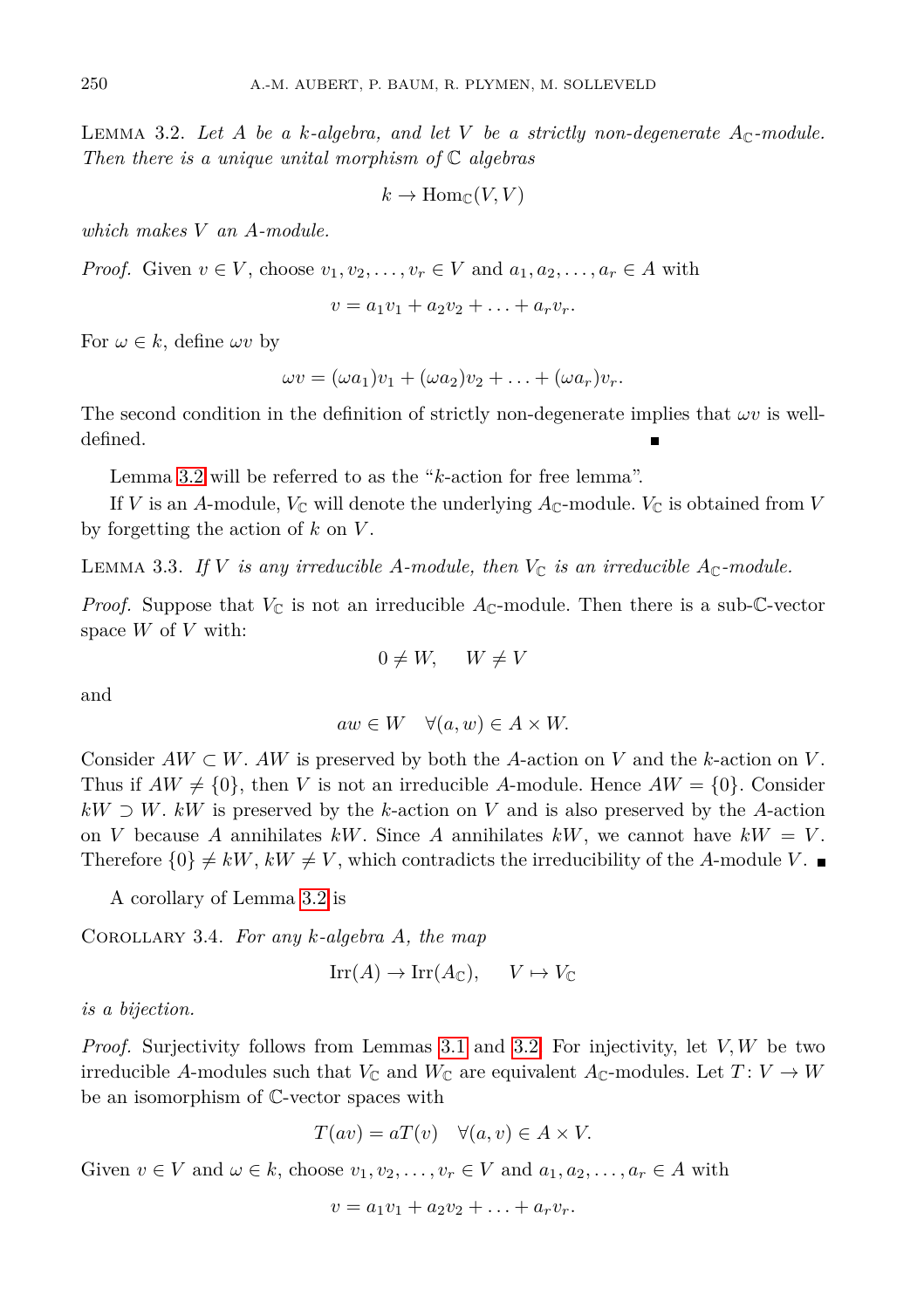Then

$$
T(\omega v) = T((\omega a_1)v_1 + (\omega a_2)v_2 + \dots + (\omega a_r)v_r)
$$
  
= 
$$
(\omega a_1)Tv_1 + (\omega a_2)Tv_2 + \dots + (\omega a_r)Tv_r
$$
  
= 
$$
\omega(a_1Tv_1 + a_2Tv_2 + \dots + a_rTv_r) = \omega(Tv).
$$

Hence  $T: V \to W$  intertwines the *k*-actions on *V, W* and thus *V, W* are equivalent *A*-modules.

**4. Finite type** *k***-algebras.** An ideal *I* in a *k*-algebra *A* is *primitive* if *I* is the nullspace of an irreducible representation of *A*, i.e. there is an irreducible representation of  $A, \varphi: A \to \text{Hom}_{\mathbb{C}}(V, V)$  with

$$
I = \{a \in A \mid \varphi(a) = 0\}.
$$

 $Prim(A)$  denotes the set of all primitive ideals in  $A$ . The evident map

 $Irr(A) \rightarrow Prim(A)$ 

sends an irreducible representation to its null-space. On Prim(*A*) there is the Jacobson topology. If *S* is any subset of  $Prim(A)$ ,  $S \subset Prim(A)$ , then the closure  $\overline{S}$  of *S* is

$$
\overline{S} := \Big\{ I \in \text{Prim}(A) \, | \, I \supset \bigcap_{L \in S} L \Big\}.
$$

Definition 4.1. A *k*-algebra *A* is of *finite type* if, as a *k*-module, *A* is finitely generated.

For any finite type *k*-algebra *A*, the following three statements are valid:

- If  $\varphi: A \to \text{Hom}_{\mathbb{C}}(V, V)$  is any irreducible representation of A, then V is a finite dimensional C-vector space and  $\varphi: A \to \text{Hom}_{\mathbb{C}}(V, V)$  is surjective.
- The evident map  $\mathrm{Irr}(A) \to \mathrm{Prim}(A)$  is a bijection.
- Any primitive ideal in *A* is a maximal ideal.

Since  $\text{Irr}(A) \to \text{Prim}(A)$  is a bijection, the Jacobson topology on  $\text{Prim}(A)$  can be transferred to  $\text{Irr}(A)$  and thus  $\text{Irr}(A)$  is topologized. Equivalently,  $\text{Irr}(A)$  is topologized by requiring that  $\mathrm{Irr}(A) \to \mathrm{Prim}(A)$  be a homeomorphism.

For a finite type *k*-algebra  $A(k = \mathcal{O}(X))$ , the central character is a map

$$
Irr(A) \longrightarrow X
$$

defined as follows. Let  $\varphi$ , given by the morphisms

$$
A \longrightarrow \operatorname{Hom}_{\mathbb{C}}(V, V), \quad k \longrightarrow \operatorname{Hom}_{\mathbb{C}}(V, V),
$$

be an irreducible representation of *A*. *I<sup>V</sup>* denotes the identity operator of *V* .

For  $\omega \in k = \mathcal{O}(X)$ , define  $T_{\omega}: V \to V$  by

$$
T_{\omega}(v) = \omega v
$$

for all  $v \in V$ . Then  $T_{\omega}$  is an intertwining operator for  $A \to \text{Hom}_{\mathbb{C}}(V, V)$ . By Lemma [3.3](#page-5-0) and Schur's Lemma,  $T_{\omega}$  is a scalar multiple of  $I_V$ ,

$$
T_{\omega} = \lambda_{\omega} I_V \quad \lambda_{\omega} \in \mathbb{C}.
$$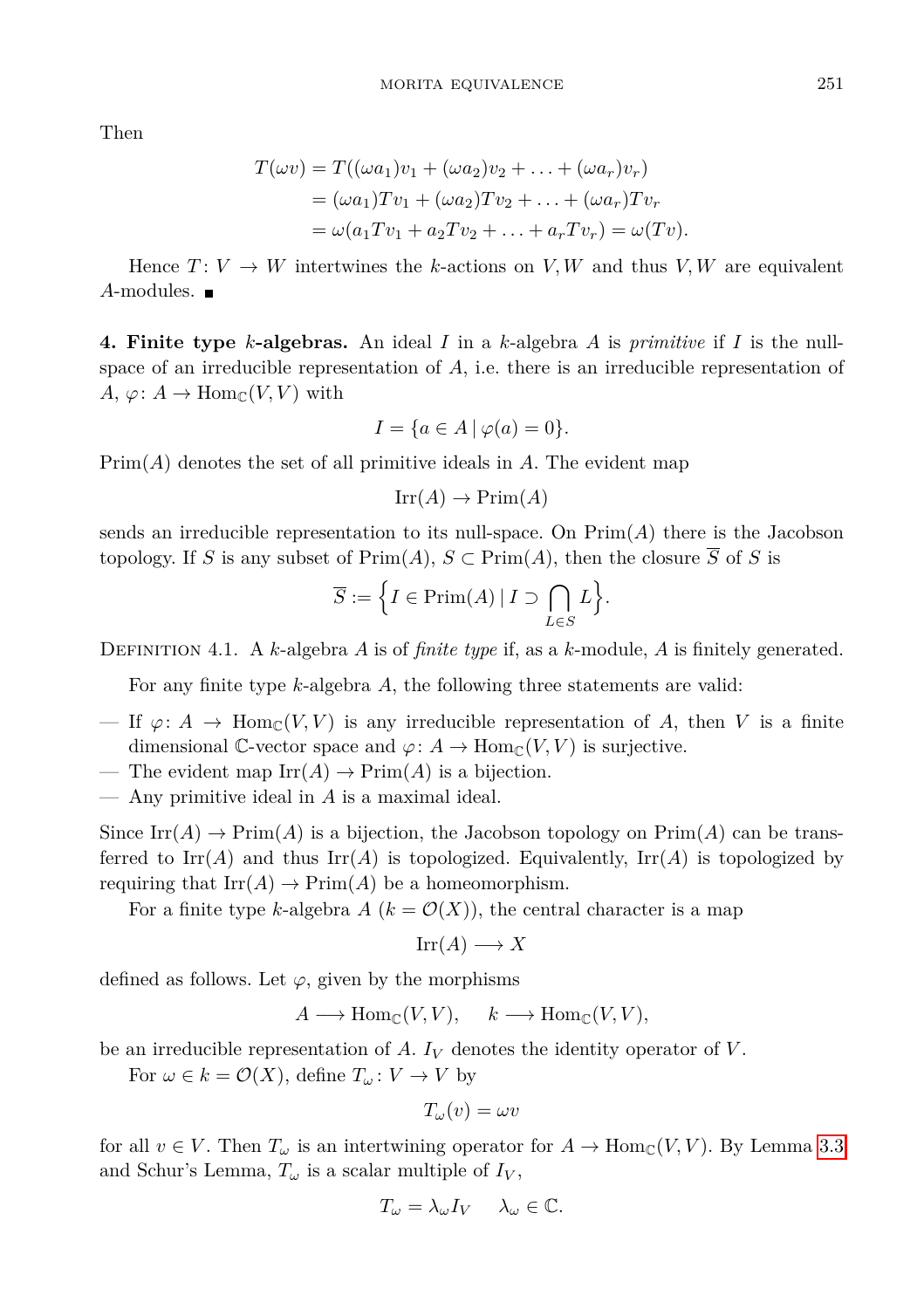The map

$$
\omega\mapsto \lambda_\omega
$$

is a unital morphism of  $\mathbb{C}\text{-algebras }\mathcal{O}(X) \to \mathbb{C}$  and thus is given by evaluation at a unique (C-rational) point  $p_{\varphi}$  of X:

$$
\lambda_{\omega} = \omega(p_{\varphi}) \quad \forall \, \omega \in \mathcal{O}(X).
$$

The *central character*  $\text{Irr}(A) \longrightarrow X$  is

 $\varphi \mapsto p_{\varphi}$ .

REMARK. Corollary [3.4](#page-5-1) states that  $\text{Irr}(A)$  depends only on the underlying C-algebra  $A_{\mathbb{C}}$ . The central character Irr( $A$ )  $\rightarrow$  *X*, however, does depend on the structure of *A* as a *k*-module. A change in the action of  $k$  on  $A_{\mathbb{C}}$  will change the central character.

The central character  $\text{Irr}(A) \to X$  is continuous where  $\text{Irr}(A)$  is topologized as above and *X* has the Zariski topology. For a proof of this assertion see [\[KNS,](#page-20-4) Lemma 1]. From a somewhat heuristic non-commutative geometry point of view,  $A_{\mathbb{C}}$  is a non-commutative complex affine variety, and a given action of k on  $A_{\mathbb{C}}$ , making  $A_{\mathbb{C}}$  into a finite type *k*-algebra *A*, determines a morphism of algebraic varieties  $A_{\mathbb{C}} \to X$ .

## **5. Morita equivalence for** *k***-algebras**

Definition 5.1. Let *B* be a *k*-algebra. A *right B-module* is a C-vector space *V* with given morphisms of C-algebras

$$
B^{op} \longrightarrow \text{Hom}_{\mathbb{C}}(V, V), \quad k \longrightarrow \text{Hom}_{\mathbb{C}}(V, V)
$$

such that:

1.  $k \to \text{Hom}_{\mathbb{C}}(V, V)$  is unital; 2.  $v(\omega b) = (v\omega)b = (vb)\omega \quad \forall (v, \omega, b) \in V \times k \times B.$ 

 $B^{op}$  is the opposite algebra of *B*. *V* is non-degenerate if  $VB = V$ .

Note that a right *B*-module is the same as a left *Bop*-module.

With *k* fixed, let *A*, *B* be two *k*-algebras. An  $A - B$  bimodule, denoted by  $_A V_B$ , is a C-vector space *V* such that:

1. *V* is a left *A*-module,

- 2. *V* is a right *B*-module,
- 3.  $a(vb) = (av)b \quad \forall (a, v, b) \in A \times V \times B$ ,
- 4.  $\omega v = v\omega \quad \forall (\omega, v) \in k \times V$ .

An  $A - B$  bimodule  ${}_A V_B$  is non-degenerate if  $AV = V = VB$ .  $I_V$  is the identity map of *V*. *A* is an  $A - A$  bimodule in the evident way.

DEFINITION 5.2. A *k*-algebra *A* has *local units* if given any finite set  $\{a_1, a_2, \ldots, a_r\}$  of elements of *A*, there is an idempotent  $Q \in A$  ( $Q^2 = Q$ ) with

$$
Qa_j = a_j Q = a_j, \quad j = 1, 2, \dots, r.
$$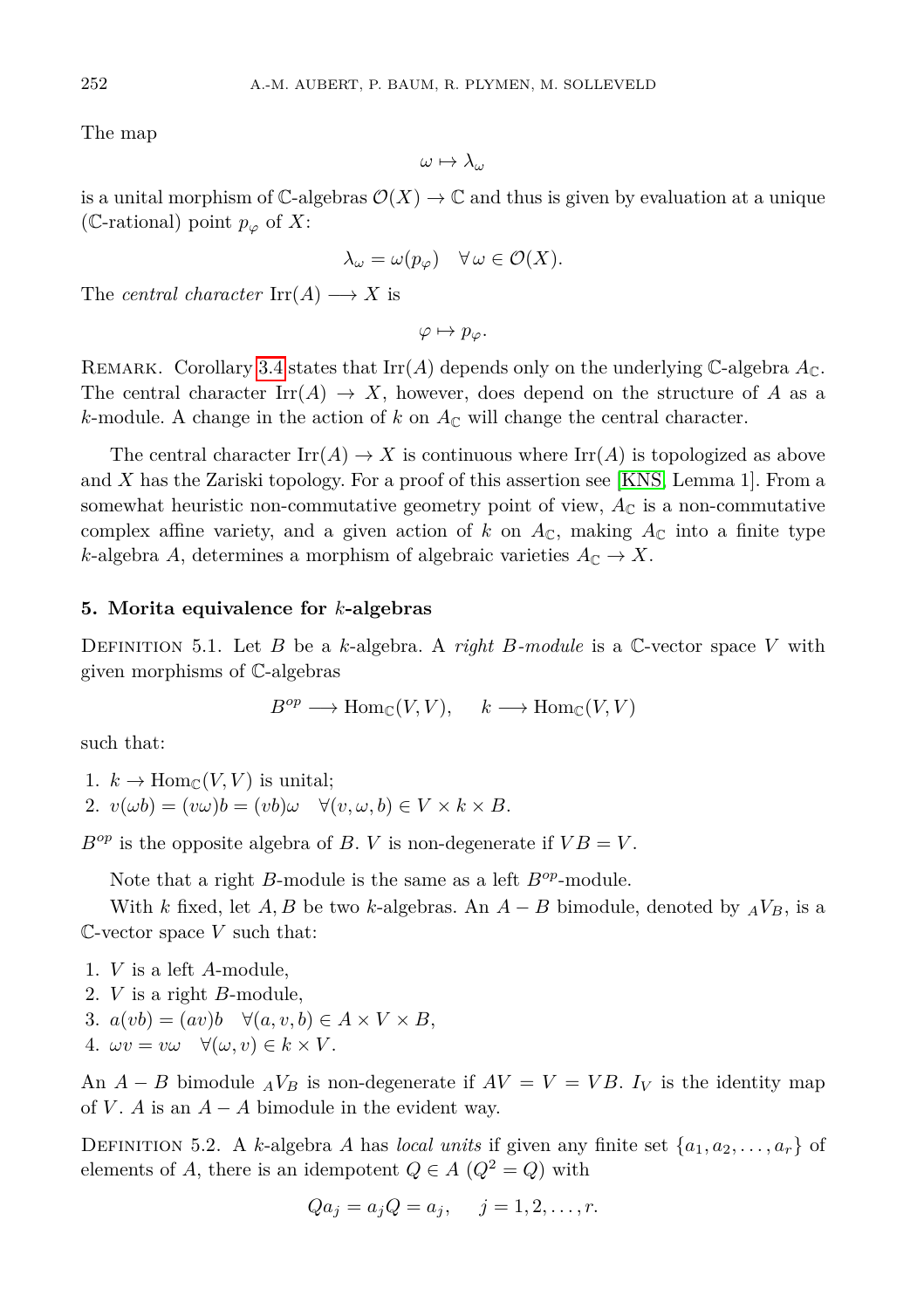Definition 5.3. Let *A*, *B* be two *k*-algebras with local units. A *Morita equivalence* (between *A* and *B*) is given by a pair of non-degenerate bimodules

$$
_AV_B - _BW_A
$$

together with isomorphisms of bimodules

 $\alpha: V \otimes_B W \to A$   $\beta: W \otimes_A V \to B$ 

such that there is commutativity in the diagrams:



Let *A, B* be two *k*-algebras with local units, and suppose given a Morita equivalence

$$
{}_AV_B \qquad {}_BW_A \qquad \alpha \colon V \otimes_B W \to A \qquad \beta \colon W \otimes_A V \to B.
$$

The *linking algebra* is

$$
L(_AV_B, {}_BW_A) := \left(\begin{array}{cc} A & V \\ W & B \end{array}\right),
$$

i.e.  $L(AV_B, BW_A)$  consists of all  $2 \times 2$  matrices having  $(1, 1)$  entry in *A*,  $(2, 2)$  entry in *B*, (2*,* 1) entry in *W*, and (1*,* 2) entry in *V* . Addition and multiplication are matrix addition and matrix multiplication. Note that  $\alpha$  and  $\beta$  are used in the matrix multiplication.

 $L(AV_B, BW_A)$  is a *k*-algebra. With  $\omega \in k$ , the action of *k* on  $L(AV_B, BW_A)$  is given by

$$
\omega \left( \begin{array}{cc} a & v \\ w & b \end{array} \right) = \left( \begin{array}{cc} \omega a & \omega v \\ \omega w & \omega b \end{array} \right).
$$

A Morita equivalence between *A* and *B* determines an equivalence of categories between the category of non-degenerate left *A*-modules and the category of non-degenerate left *B*-modules. Similarly for right modules. Also, a Morita equivalence determines isomorphisms (between *A* and *B*) of Hochschild homology, cyclic homology, and periodic cyclic homology.

EXAMPLE. For *n* a positive integer, let  $M_n(A)$  be the *k*-algebra of all  $n \times n$  matrices with entries in *A*. If *A* has local units, *A* and  $M_n(A)$  are Morita equivalent as follows. For *m*, *n* positive integers, denote by  $M_{m,n}(A)$  the set of all  $m \times n$  (i.e. m rows and n columns) matrices with entries in *A*. Matrix multiplication then gives a map

$$
M_{m,n}(A) \times M_{n,r}(A) \longrightarrow M_{m,r}(A).
$$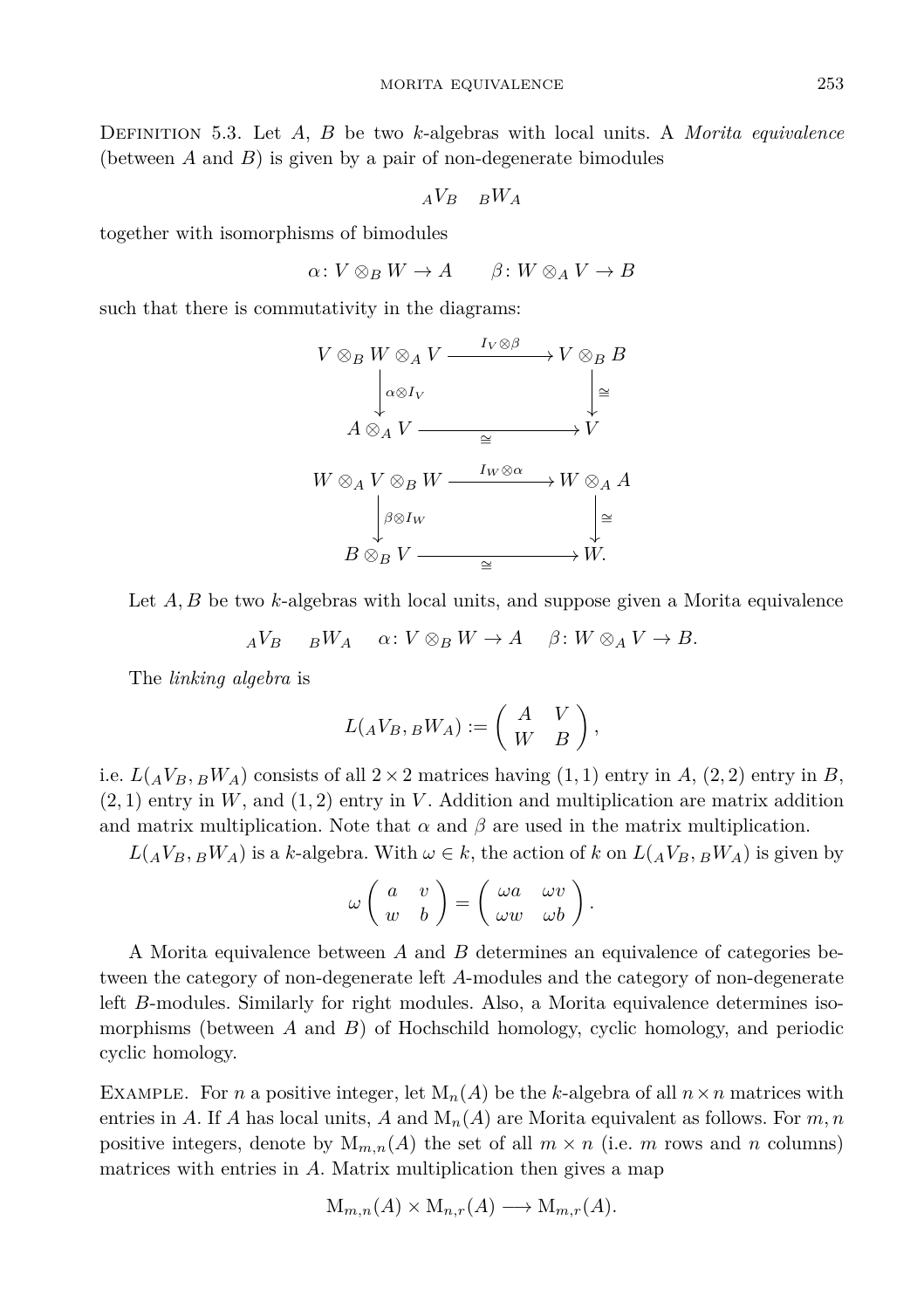With this notation,  $M_{n,n}(A) = M_n(A)$  and  $M_{1,1}(A) = M_1(A) = A$ . Hence matrix multiplication gives maps

$$
M_{1,n}(A) \times M_n(A) \longrightarrow M_{1,n}(A), \quad M_n(A) \times M_{n,1} \longrightarrow M_{n,1}(A).
$$

Thus  $M_{1,n}(A)$  is a right  $M_n(A)$ -module and  $M_{n,1}(A)$  is a left  $M_n(A)$ -module. Similarly,  $M_{1,n}(A)$  is a left *A*-module and  $M_{n,1}(A)$  is a right *A*-module.

With  $A = A$  and  $B = M_n(A)$ , the bimodules of the Morita equivalence are  $V =$  $M_{1,n}(A)$  and  $W = M_{n,1}(A)$ . Note that the required isomorphisms of bimodules

$$
\alpha\colon V\otimes_B W\to A\qquad \beta\colon W\otimes_A V\to B
$$

are obtained by observing that the matrix multiplication maps

$$
M_{1,n}(A) \times M_{n,1}(A) \to A, \qquad M_{n,1}(A) \times M_{1,n}(A) \to M_n(A)
$$

factor through the quotients  $M_{1,n}(A) \otimes_{M_n(A)} M_{n,1}(A)$ ,  $M_{n,1}(A) \otimes_A M_{1,n}(A)$  and so give bimodule isomorphisms

$$
\alpha \colon M_{1,n}(A) \otimes_{M_n(A)} M_{n,1}(A) \to A
$$
  

$$
\beta \colon M_{n,1}(A) \otimes_A M_{1,n}(A) \to M_n(A).
$$

If *A* has local units, then  $\alpha$  and  $\beta$  are isomorphisms. Therefore *A* and  $M_n(A)$  are Morita equivalent.

If *A* does not have local units, then  $\alpha$  and  $\beta$  can fail to be isomorphisms, and there is no way to prove that *A* and  $M_n(A)$  are Morita equivalent. In examples, this already happens with  $n = 1$ , and there is then no way to prove (when *A* does not have local units) that *A* is Morita equivalent to *A*. For more details on this issue, see below, where the proof is given that in the new equivalence relation  $A$  and  $M_n(A)$  are equivalent even when *A* does not have local units.

A finite type *k*-algebra *A* has local units iff *A* is unital.

**6. The exceptional set**  $\mathfrak{E}_A(X)$ **. A** Morita equivalence between two finite type *k*-algebras *A, B* preserves the central character, i.e. there is commutativity in the diagram



where the upper horizontal arrow is the bijection determined by the given Morita equivalence, the two vertical arrows are the two central characters, and  $I_X$  is the identity map of *X*.

By the *exceptional set*  $\mathfrak{E}(A)$  we shall mean the set of all  $x \in X$  such that the fibre over *x* has cardinality greater than 1:

$$
\mathfrak{E}(A) := \{ x \in X \mid \sharp cc^{-1}(x) > 1 \}.
$$

If *A* and *B* are Morita equivalent as *k*-algebras, then we will have  $\mathfrak{E}(A) = \mathfrak{E}(B)$ . Contrapositively, we have the following useful

COROLLARY 6.1. If  $\mathfrak{E}(A) \neq \mathfrak{E}(B)$  then A and B are not Morita equivalent as *k*-algebras.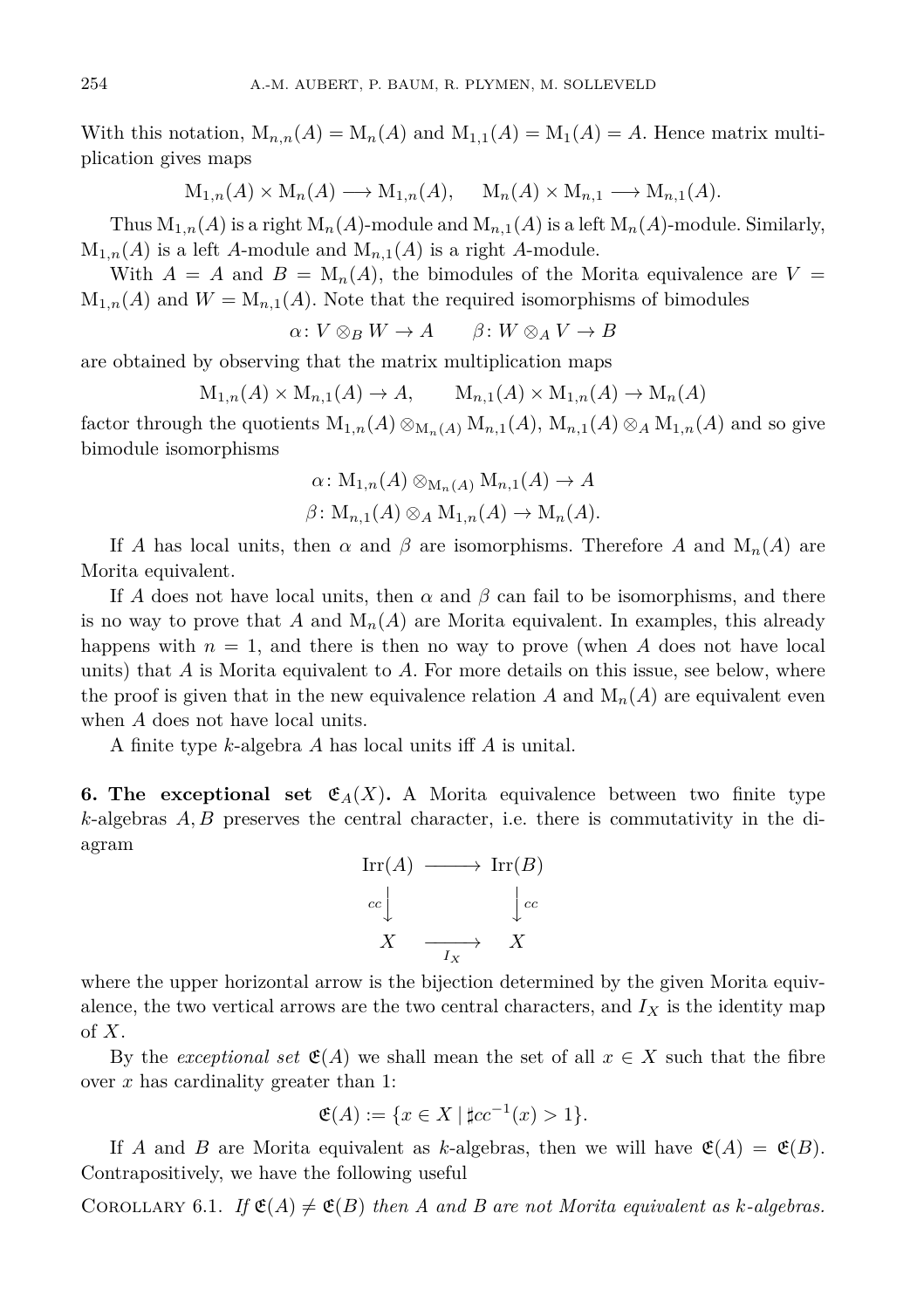**7. Spectrum preserving morphisms.** Let *A*, *B* two finite type *k*-algebras, and let  $f: A \rightarrow B$  be a morphism of *k*-algebras.

Definition 7.1. *f* is *spectrum preserving* if

- 1. Given any primitive ideal  $J \subset B$ , there is a unique primitive ideal  $I \subset A$  with  $I \supset f^{-1}(J)$ .
- 2. The resulting map  $Prim(B) \to Prim(A)$  is a bijection.

For *I* and *J* as above, let *V* be the simple *B*-module with annihilator *J*. Then the simple *A*-module with annihilator *I* can be realized as a quotient of *V* and also as a subspace of *V* .

Example 7.2. Let *A, B* be two unital finite type *k*-algebras, and suppose given a Morita equivalence

$$
{}_AV_B \qquad {}_BW_A \qquad \alpha \colon V \otimes_B W \to A \qquad \beta \colon W \otimes_A V \to B.
$$

With the linking algebra  $L(AV_B, BW_A)$  as above, the inclusions

$$
A \hookrightarrow L(AV_B, VW_A) \hookleftarrow B
$$
  

$$
a \mapsto \begin{pmatrix} a & 0 \\ 0 & 0 \end{pmatrix}, \qquad b \mapsto \begin{pmatrix} 0 & 0 \\ 0 & b \end{pmatrix}
$$

are spectrum preserving morphisms of finite type *k*-algebras. The bijection

$$
\text{Prim}(B) \longleftrightarrow \text{Prim}(A)
$$

so obtained is the bijection determined by the given Morita equivalence.

If  $f: A \rightarrow B$  is a spectrum preserving morphism of finite type *k*-algebras, then the resulting bijection

$$
\text{Prim}(B) \longleftrightarrow \text{Prim}(A)
$$

is a homeomorphism. For a proof of this assertion see [\[BN,](#page-20-5) Theorem 3]. Consequently, if *A*, *B* are two unital finite type *k*-algebras, and

$$
{}_AV_B \qquad {}_BW_A \qquad \alpha \colon V \otimes_B W \to A \qquad \beta \colon W \otimes_A V \to B
$$

is a Morita equivalence, then the resulting bijection

$$
\text{Prim}(B) \longleftrightarrow \text{Prim}(A)
$$

is a homeomorphism.

DEFINITION 7.3. An ideal *I* in a *k*-algebra *A* is a *k*-ideal if  $\omega a \in I$   $\forall (\omega, a) \in k \times I$ .

Note that any primitive ideal in a *k*-algebra *A* is a *k*-ideal.

Given *A, B* two finite type *k*-algebras, let  $f: A \rightarrow B$  be a morphism of *k*-algebras.

Definition 7.4. *f* is *spectrum preserving with respect to filtrations* if there are *k*-ideals

$$
0 = I_0 \subset I_1 \subset \ldots \subset I_{r-1} \subset I_r = A \quad \text{in } A
$$

and *k*-ideals

$$
0 = J_0 \subset J_1 \subset \ldots \subset J_{r-1} \subset J_r = B \quad \text{in } B
$$

with  $f(I_j) \subset J_j$   $(j = 1, 2, ..., r)$  and  $I_j/I_{j-1} \to J_j/J_{j-1}$   $(j = 1, 2, ..., r)$  is spectrum preserving.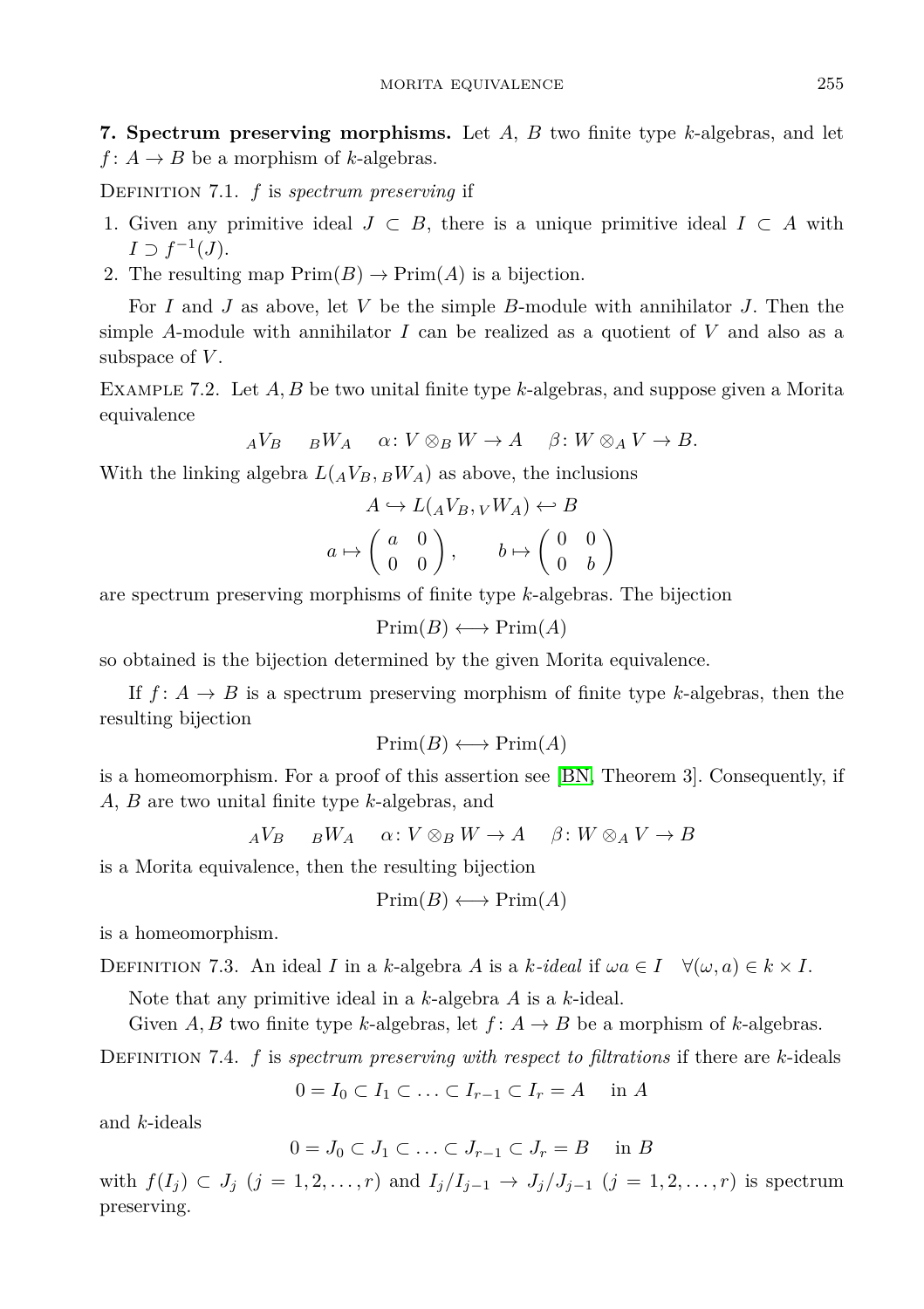The primitive ideal spaces of the subquotients  $I_j/I_{j-1}$  and  $J_j/J_{j-1}$  are the strata for stratifications of  $\text{Prim}(A)$  and  $\text{Prim}(B)$ . Each stratum of  $\text{Prim}(A)$  is mapped homeomorphically onto the corresponding stratum of  $Prim(B)$ . However, the map

$$
\mathrm{Prim}(A) \to \mathrm{Prim}(B)
$$

might not be a homeomorphism.

## **8. Algebraic variation of** *k***-structure.** Let *A* be a unital C-algebra, and let

$$
\Psi \colon k \to Z(A[t, t^{-1}])
$$

be a unital morphism of C-algebras. Here *t* is an indeterminate, so *A*[*t, t*<sup>−</sup><sup>1</sup> ] is the algebra of Laurent polynomials with coefficients in *A*. As above *Z* denotes "center". For  $\zeta \in \mathbb{C}^{\times}$  $\mathbb{C} - \{0\}$ ,  $ev(\zeta)$  denotes the "evaluation at  $\zeta$ " map:

$$
ev(\zeta): A[t, t^{-1}] \to A
$$

$$
\sum a_j t^j \mapsto \sum a_j \zeta^j.
$$

Consider the composition

$$
k \xrightarrow{\Psi} Z(A[t, t^{-1}]) \xrightarrow{ev(\zeta)} Z(A).
$$

Denote the unital *k*-algebra so obtained by  $A_{\zeta}$ . For all  $\zeta \in \mathbb{C}^{\times} = \mathbb{C} - \{0\}$ , the underlying C-algebra of *A<sup>ζ</sup>* is *A*.

$$
(A_{\zeta})_{\mathbb{C}} = A \quad \forall \zeta \in \mathbb{C}^{\times}.
$$

Such a family  $\{A_\zeta\}, \zeta \in \mathbb{C}^\times$ , of unital *k*-algebras, will be referred to as *an algebraic* variation of k-structure with parameter space  $\mathbb{C}^{\times}$ .

**9. Stratified equivalence.** With *k* fixed, consider the collection of all finite type *k*-algebras. On this collection, *stratified equivalence* is, by definition, the equivalence relation generated by the two elementary steps:

*Elementary Step* 1. If there is a morphism of *k*-algebras  $f : A \rightarrow B$  which is spectrum preserving with respect to filtrations, then  $A \sim B$ .

*Elementary Step* 2. If there is  $\{A_\zeta\}, \zeta \in \mathbb{C}^\times$ , an algebraic variation of *k*-structure with parameter space  $\mathbb{C}^{\times}$ , such that each  $A_{\zeta}$  is a unital finite type *k*-algebra, then for any  $\zeta, \eta \in \mathbb{C}^{\times}, A_{\zeta} \sim A_{\eta}$ .

Thus, two finite type *k*-algebras *A, B* are equivalent if and only if there is a finite sequence  $A_0, A_1, A_2, \ldots, A_r$  of finite type *k*-algebras with  $A_0 = A, A_r = B$ , and for each  $j = 0, 1, \ldots, r - 1$  one of the following three possibilities is valid:

- a morphism of *k*-algebras  $A_j \rightarrow A_{j+1}$  is given which is spectrum preserving with respect to filtrations.
- a morphism of *k*-algebras  $A_j \leftarrow A_{j+1}$  is given which is spectrum preserving with respect to filtrations.
- $-$  { $A_\zeta$ },  $\zeta \in \mathbb{C}^\times$ , an algebraic variation of *k*-structure with parameter space  $\mathbb{C}^\times$ , is given such that each  $A_{\zeta}$  is a unital finite type *k*-algebra, and  $\eta, \tau \in \mathbb{C}^{\times}$  have been chosen with  $A_j = A_{n_j}, A_{j+1} = A_{\tau}$ .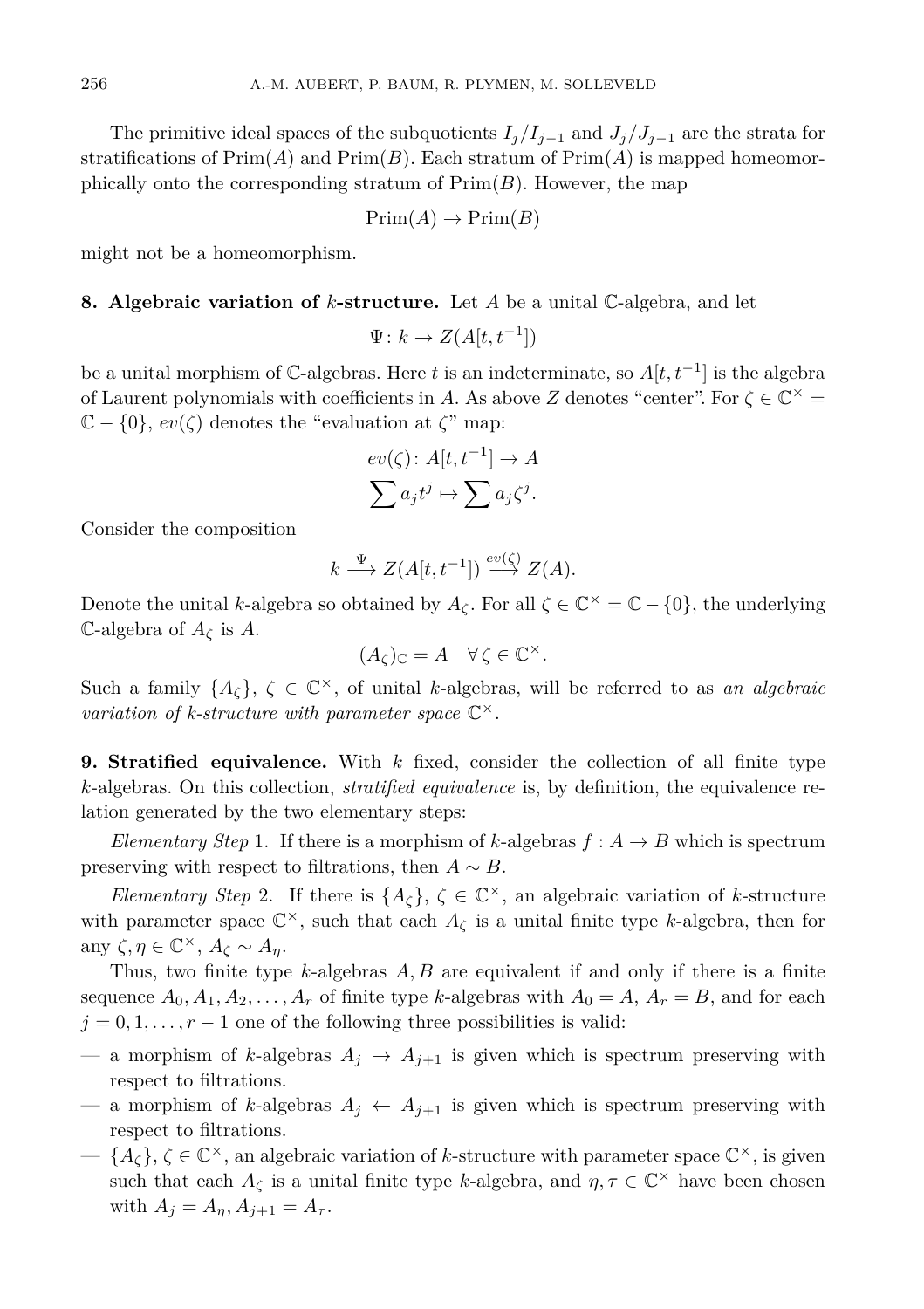MORITA EQUIVALENCE 257

To give a stratified equivalence relating *A* and *B*, the finite sequence of elementary steps (including the filtrations) must be given. Once this has been done, a bijection of the primitive ideal spaces and an isomorphism of periodic cyclic homology [\[BN\]](#page-20-5) are determined:

$$
Prim(A) \longleftrightarrow Prim(B) \quad HP_*(A) \cong HP_*(B).
$$

Proposition 9.1. *If two unital finite type k-algebras A, B are Morita equivalent* (*as k-algebras*) *then they are stratified equivalent.*

$$
A \underset{\text{Morita}}{\sim} B \Longrightarrow A \sim B.
$$

*Proof.* Let *A*, *B* two unital finite type *k*-algebras, and suppose given a Morita equivalence

$$
{}_AV_B \qquad {}_BW_A \qquad \alpha \colon V \otimes_B W \to A \qquad \beta \colon W \otimes_A V \to B.
$$

The linking algebra is

$$
L(AV_B, {}_B W_A) := \begin{pmatrix} A & V \\ W & B \end{pmatrix}.
$$

The inclusions

$$
A \hookrightarrow L(AV_B, VW_A) \hookleftarrow B
$$
  

$$
a \mapsto \begin{pmatrix} a & 0 \\ 0 & 0 \end{pmatrix} \qquad b \mapsto \begin{pmatrix} 0 & 0 \\ 0 & b \end{pmatrix}
$$

are spectrum preserving morphisms of finite type *k*-algebras. Hence *A* and *B* are stratified equivalent. ■

According to the above, a Morita equivalence of *A* and *B* gives a homeomorphism

$$
Prim(A) \simeq Prim(B).
$$

However, the bijection

$$
\mathrm{Prim}(A) \longleftrightarrow \mathrm{Prim}(B)
$$

obtained from a stratified equivalence might not be a homeomorphism, as in the following example.

EXAMPLE 9.2. Let *Y* be a sub-variety of *X*. We will write  $\mathcal{I}_Y$  for the ideal in  $\mathcal{O}(X)$ determined by *Y* , so that

$$
\mathcal{I}_Y = \{ \omega \in \mathcal{O}(X) \, | \, \omega(p) = 0 \quad \forall \, p \in Y \}.
$$

Let *A* be the algebra of all  $2 \times 2$  matrices whose diagonal entries are in  $\mathcal{O}(X)$  and whose off-diagonal entries are in  $\mathcal{I}_Y$ . Addition and multiplication in A are matrix addition and matrix multiplication. As a *k*-module, *A* is the direct sum of  $\mathcal{O}(X) \oplus \mathcal{O}(X)$  with  $\mathcal{I}_Y \oplus \mathcal{I}_Y$ .

$$
A = \begin{pmatrix} \mathcal{O}(X) & \mathcal{I}_Y \\ \mathcal{I}_Y & \mathcal{O}(X) \end{pmatrix}.
$$

Set  $B = \mathcal{O}(X) \oplus \mathcal{O}(Y)$ , so that *B* is the coordinate algebra of the disjoint union  $X \sqcup Y$ . We have  $\mathcal{O}(Y) = \mathcal{O}(X)/\mathcal{I}_Y$ . As a  $k = \mathcal{O}(X)$ -module, *B* is the direct sum  $\mathcal{O}(X) \oplus (\mathcal{O}(X)/\mathcal{I}_Y)$ .

Theorem 9.3. *The algebras A and B are stratified equivalent but not Morita equivalent*:

$$
A \sim B \qquad A \underset{\text{Morita}}{\sim} B.
$$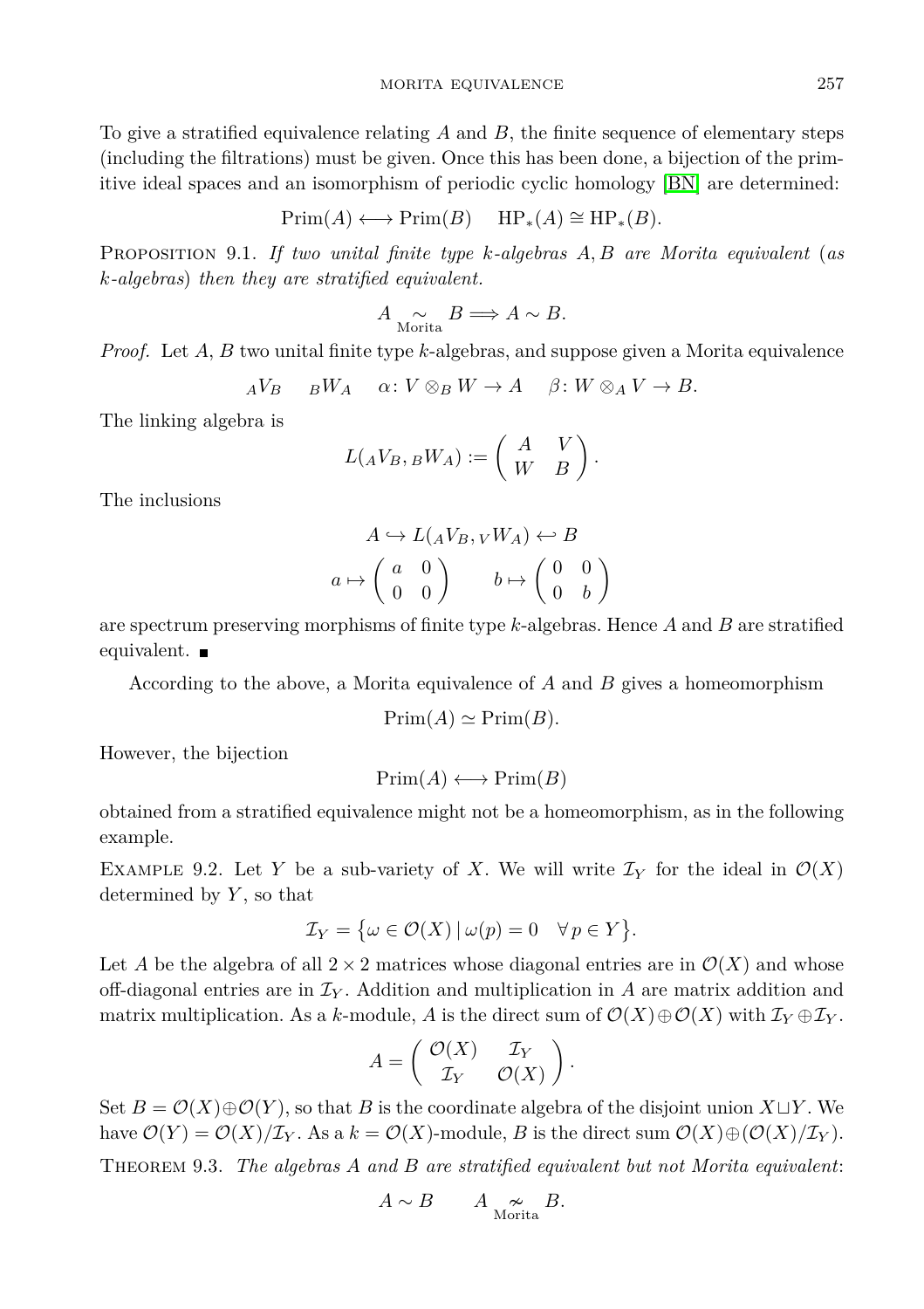*Proof.* Let  $M_2(\mathcal{O}(X))$  denote the algebra of all  $2 \times 2$  matrices with entries in  $\mathcal{O}(X)$ . Consider the algebra morphisms

$$
A \longrightarrow M_2(\mathcal{O}(X)) \oplus \mathcal{O}(Y) \longleftarrow \mathcal{O}(X) \oplus \mathcal{O}(Y)
$$
  

$$
T \mapsto (T, t_{22}|Y) \qquad (\omega, \theta) \mapsto (T_{\omega}, \theta)
$$

where

$$
T = \begin{pmatrix} t_{11} & t_{12} \\ t_{21} & t_{22} \end{pmatrix}, \qquad T_{\omega} = \begin{pmatrix} \omega & 0 \\ 0 & 0 \end{pmatrix}.
$$

The filtration of *A* is given by

$$
\{0\} \subset \left(\begin{array}{cc} \mathcal{O}(X) & \mathcal{I}_Y \\ \mathcal{I}_Y & \mathcal{I}_Y \end{array}\right) \subset A
$$

and the filtration of  $M_2(\mathcal{O}(X)) \oplus \mathcal{O}(Y)$  is given by

$$
\{0\} \subset M_2(\mathcal{O}(X) \oplus \{0\}) \subset M_2(\mathcal{O}(X)) \oplus \mathcal{O}(Y).
$$

The rightward pointing arrow is spectrum preserving with respect to the indicated filtrations. The leftward pointing arrow is spectrum preserving (no filtrations needed). We infer that

$$
A \sim B.
$$

Note that

 $Prim(A) = X$  with each point of *Y* replaced by two points and  $\text{Prim}(B) = \text{Prim}(\mathcal{O}(X) \oplus \mathcal{O}(Y)) = X \sqcup Y.$ 

The spaces Prim(*A*) and Prim(*B*) are not homeomorphic, and therefore *A* is not Morita equivalent to  $B$ .

Unlike Morita equivalence, stratified equivalence works well for finite type *k*-algebras whether or not the algebras are unital, e.g.  $A$  and  $M_n(A)$  are stratified equivalent even when *A* is not unital. See Proposition [9.5](#page-14-0) below.

For any *k*-algebra *A* there is the evident isomorphism of *k*-algebras  $M_n(A) \cong$  $A \otimes_{\mathbb{C}} M_n(\mathbb{C})$ . Hence, using this isomorphism, if *W* is a representation of *A* and *U* is a representation of  $M_n(\mathbb{C})$ , then  $W \otimes_{\mathbb{C}} U$  is a representation of  $M_n(A)$ .

As above,  $M_{n,1}(\mathbb{C})$  denotes the  $n \times 1$  matrices with entries in  $\mathbb{C}$ . Matrix multiplication gives the usual action of  $M_n(\mathbb{C})$  on  $M_{n,1}(\mathbb{C})$ .

$$
M_n(\mathbb{C}) \times M_{n,1}(\mathbb{C}) \longrightarrow M_{n,1}(\mathbb{C}).
$$

This is the unique irreducible representation of  $M_n(\mathbb{C})$ . For any *k*-algebra *A*, if *W* is a representation of *A*, then  $W \otimes_{\mathbb{C}} M_{n,1}(\mathbb{C})$  is a representation of  $M_n(A)$ .

Lemma 9.4. *Let A be a finite type k-algebra and let n be a positive integer. Then*:

- (i) If *W* is an irreducible representation of A,  $W \otimes_{\mathbb{C}} M_{n,1}(\mathbb{C})$  is an irreducible represen*tation of*  $M_n(A)$ .
- (ii) *The resulting map*  $\mathrm{Irr}(A) \to \mathrm{Irr}(\mathrm{M}_n(A))$  *is a bijection.*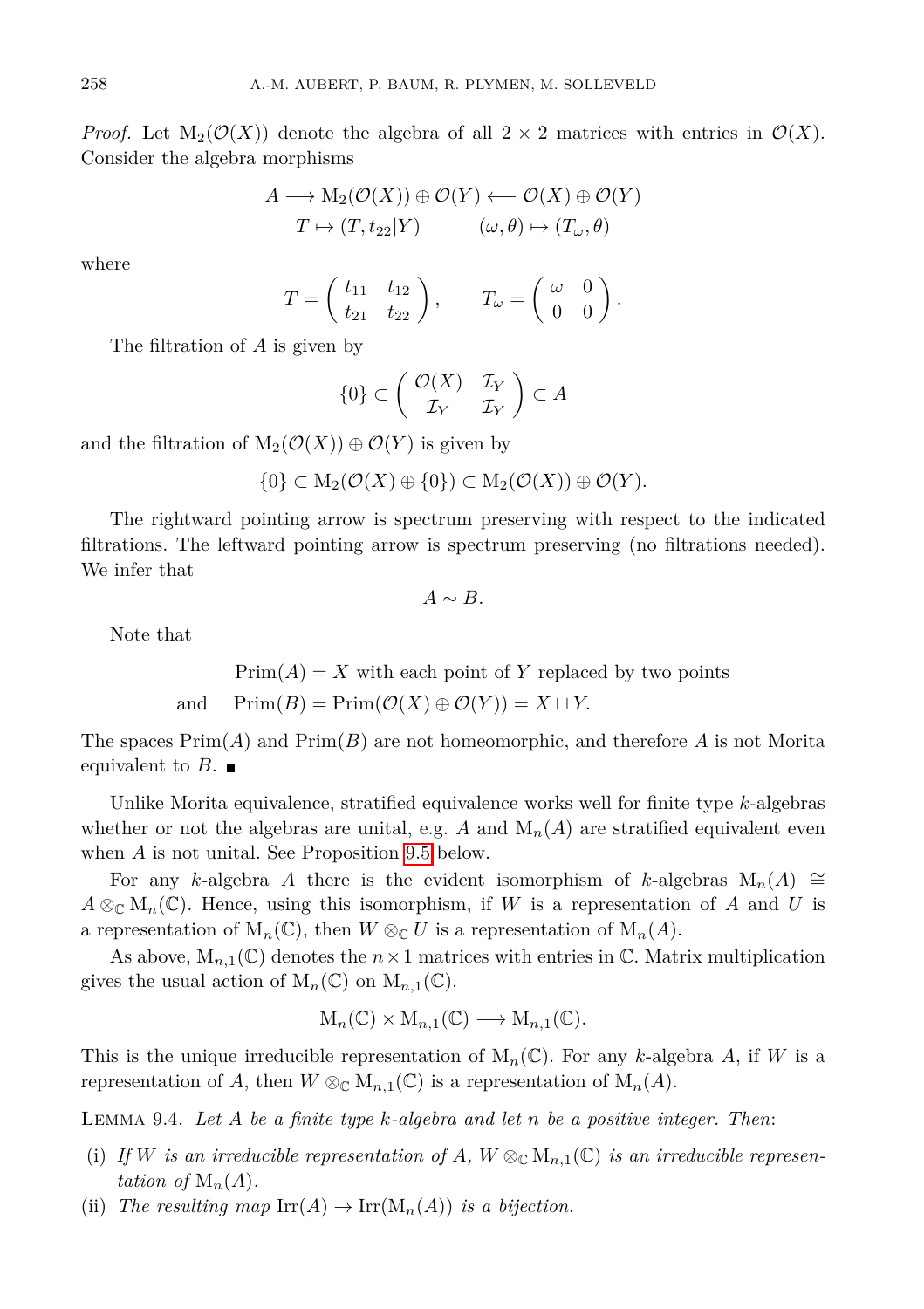*Proof.* For (i), suppose given an irreducible representation *W* of *A*. Let *J* be the primitive ideal in *A* which is the null space of *W*. Then the null space of  $W \otimes_{\mathbb{C}} M_{n,1}(\mathbb{C})$  is  $J \otimes_{\mathbb{C}} M_n(\mathbb{C})$ . Consider the quotient algebra  $A \otimes_{\mathbb{C}} M_n(\mathbb{C})/J \otimes_{\mathbb{C}} M_n(\mathbb{C}) = (A/J) \otimes_{\mathbb{C}} M_n(\mathbb{C})$ . This is isomorphic to  $M_{rn}(\mathbb{C})$  where  $A/J \cong M_r(\mathbb{C})$ , and so  $W \otimes_{\mathbb{C}} M_{n,1}(\mathbb{C})$  is irreducible. ■

<span id="page-14-0"></span>Proposition 9.5. *Let A be a finite type k-algebra and let n be a positive integer, then A and* M*n*(*A*) *are stratified equivalent.*

*Proof.* Let  $f: A \to M_n(A)$  be the morphism of *k*-algebras which maps  $a \in A$  to the diagonal matrix

| $\overline{a}$ | 0                | O.             |
|----------------|------------------|----------------|
| 0              | $\boldsymbol{a}$ | 0              |
|                |                  |                |
|                |                  |                |
| 0              | 0                | $\overline{a}$ |

It will suffice to prove that  $f: A \to M_n(A)$  is spectrum preserving.

Let *J* be an ideal in *A*. Denote by  $J^{\Diamond}$  the ideal in  $M_n(A)$  consisting of all  $[a_{ij}] \in M_n(A)$ such that each  $a_{ij}$  is in *J*. Equivalently,  $M_n(A)$  is  $A \otimes_{\mathbb{C}} M_n(\mathbb{C})$  and  $J^{\lozenge} = J \otimes_{\mathbb{C}} M_n(\mathbb{C})$ . It will suffice to prove

1. If *J* is a primitive ideal in *A*, then  $J^{\lozenge}$  is a primitive ideal in  $M_n(A)$ .

2. If *L* is any primitive ideal in  $M_n(A)$ , then there is a primitive ideal *J* in *A* with  $L = J^{\diamond}$ .

For 1., *J* primitive  $\implies J^{\lozenge}$  primitive, because the quotient algebra  $M_n(A)/J^{\lozenge}$  is

 $(A/J) \otimes_{\mathbb{C}} M_n(\mathbb{C})$ 

which is (isomorphic to)  $M_{rn}(\mathbb{C})$  where  $A/J \cong M_r(\mathbb{C})$ .

For 2., since  $\mathbb C$  is commutative, the action of  $\mathbb C$  on  $A$  can be viewed as both a left and right action. Matrix multiplication then gives a left and a right action of  $M_n(\mathbb{C})$ on  $M_n(A)$ 

$$
M_n(\mathbb{C}) \times M_n(A) \to M_n(A), \qquad M_n(A) \times M_n(\mathbb{C}) \to M_n(A).
$$

for which the associativity rule

$$
(\alpha \theta)\beta = \alpha(\theta \beta) \quad \alpha, \beta \in M_n(A) \quad \theta \in M_n(\mathbb{C})
$$

is valid.

If *V* is any representation of  $M_n(A)$ , the associativity rule

$$
(\alpha \theta)(\beta v) = \alpha[(\theta \beta)v] \qquad \alpha, \beta \in M_n(A) \quad \theta \in M_n(\mathbb{C}) \quad v \in V
$$

is valid.

Now let *V* be an irreducible representation of  $M_n(A)$ , with *L* as its null-space. Define a (left) action

$$
\mathrm{M}_n(\mathbb{C}) \times V \to V
$$

of  $M_n(\mathbb{C})$  on *V* by proceeding as in the proof of Lemma [3.2](#page-4-0) (the "*k*-action for free" lemma), i.e. given  $v \in V$ , choose  $v_1, v_2, \ldots, v_r \in V$  and  $\alpha_1, \alpha_2, \ldots, \alpha_r \in M_n(A)$  with

$$
v = \alpha_1 v_1 + \alpha_2 v_2 + \ldots + \alpha_r v_r.
$$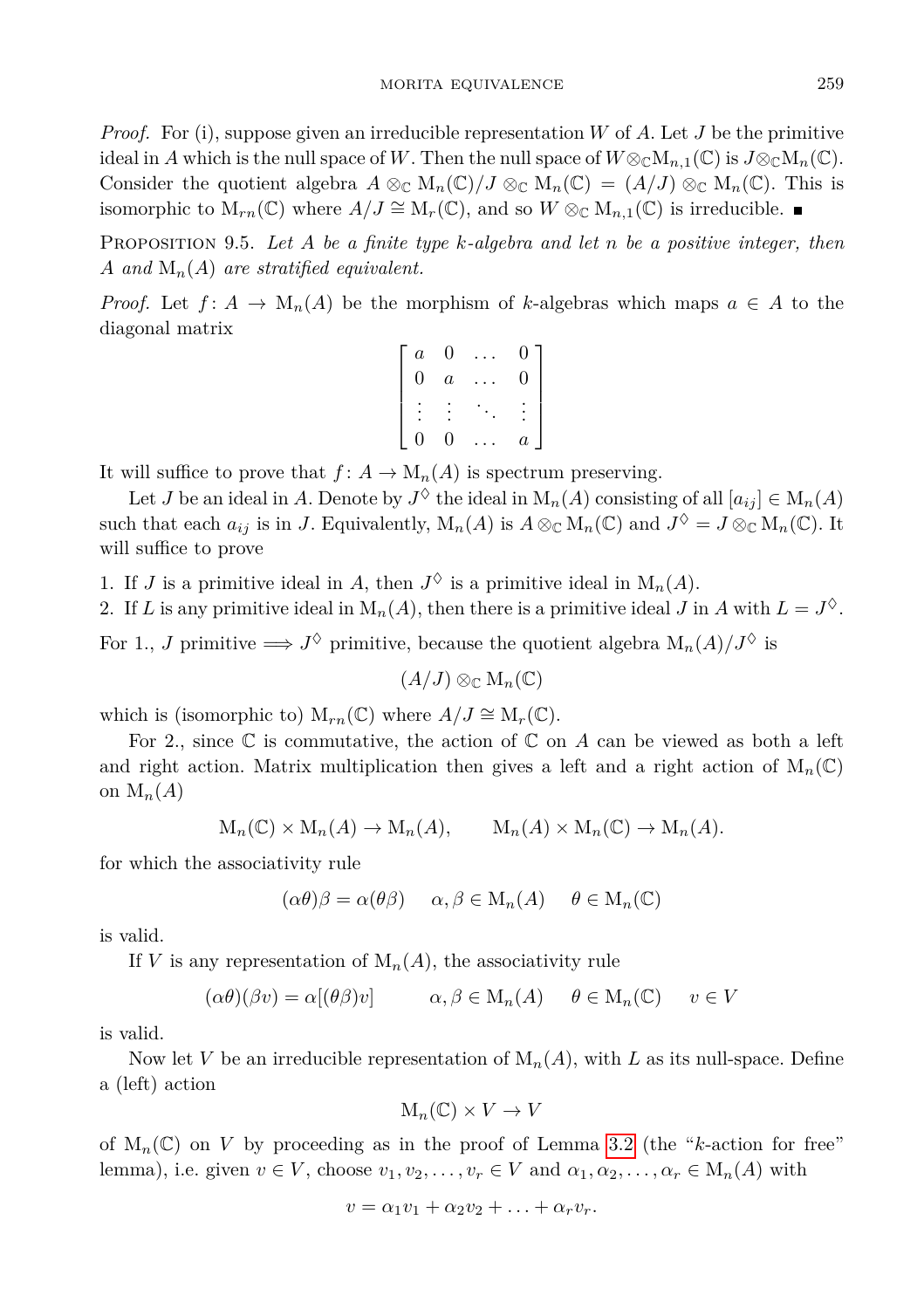For  $\theta \in M_n(\mathbb{C})$ , define  $\theta v$  by

$$
\theta v = (\theta \alpha_1) v_1 + (\theta \alpha_2) v_2 + \ldots + (\theta \alpha_r) v_r.
$$

The strict non-degeneracy, Lemmas [3.1](#page-4-1) and [3.3,](#page-5-0) of *V* implies that *θv* is well-defined as follows. Suppose that  $u_1, u_2, \ldots, u_s \in V$  and  $\beta_1, \beta_2, \ldots, \beta_r \in M_n(A)$  are chosen with

$$
v = \alpha_1 v_1 + \alpha_2 v_2 + \ldots + \alpha_r v_r = \beta_1 u_1 + \beta_2 u_2 + \ldots + \beta_s u_s.
$$

If  $\alpha$  is any element of  $M_n(A)$ , then

$$
\alpha[(\theta\alpha_1)v_1 + (\theta\alpha_2)v_2 + \ldots + (\theta\alpha_r)v_r - (\theta\beta_1)u_1 - (\theta\beta_2)u_2 - \ldots - (\theta\beta_s)u_s]
$$
  
= 
$$
(\alpha\theta)[\alpha_1v_1 + \alpha_2v_2 + \ldots + \alpha_rv_r - \beta_1u_1 - \beta_2u_2 - \ldots - \beta_su_s] = (\alpha\theta)[v - v] = 0.
$$

Use  $f: A \to M_n(A)$  to make *V* into an *A*-module

$$
av := f(a)v, \qquad a \in A, \quad v \in V.
$$

The actions of *A* and  $M_n(\mathbb{C})$  on *V* commute. Thus for each  $\theta \in M_n(\mathbb{C})$ ,  $\theta V$  is a sub-*A*-module of *V*, where  $\theta V$  is the image of  $v \mapsto \theta v$ . Denote by  $E_{ij}$  the matrix in  $M_n(\mathbb{C})$ which has 1 for its  $(i, j)$  entry and zero for all its other entries. Then, as an *A*-module, *V* is the direct sum

$$
V=E_{11}V\oplus E_{22}V\oplus\ldots\oplus E_{nn}V.
$$

Moreover, the action of  $E_{ij}$  on *V* maps  $E_{ij}$ *V* isomorphically (as an *A*-module) onto  $E_{ii}V$ . Hence as an  $M_n(A) = A \otimes_{\mathbb{C}} M_n(\mathbb{C})$  module, *V* is isomorphic to  $(E_{11}V) \otimes_{\mathbb{C}} \mathbb{C}^n$  — where  $\mathbb{C}^n$  is the standard representation of  $M_n(\mathbb{C})$ , i.e. is the unique irreducible representation of  $M_n(\mathbb{C}),$ 

$$
V \cong (E_{11}V) \otimes_{\mathbb{C}} \mathbb{C}^n.
$$

 $E_{11}V$  is an irreducible *A*-module since if not  $V = (E_{11}V) \otimes_{\mathbb{C}} \mathbb{C}^n$  would not be an irreducible  $A \otimes_{\mathbb{C}} M_n(\mathbb{C})$ -module.

If *J* is the null space (in *A*) of  $E_{11}V$ , then  $J^{\lozenge} = J \otimes_{\mathbb{C}} M_n(\mathbb{C})$  is the null space of  $V = (E_{11}V) \otimes_{\mathbb{C}} \mathbb{C}^n$  and this completes the proof.

#### **10. Permanence properties**

Theorem 10.1. *Denote by* Γ *a finite group. Stratified equivalence persists under the formation of tensor products*  $A \otimes B$ *, and the formation of crossed products*  $A \rtimes \Gamma$ *.* 

PROPOSITION 10.2. *Given*  $k_1$ -algebras  $A \sim A'$  and  $k_2$ -algebras  $B \sim B'$  then

$$
A\otimes B\sim A'\otimes B'
$$

*as k*<sup>1</sup> ⊗ *k*2*-algebras, all tensor products over* C*.*

*Proof.* We first prove that  $A \otimes B \sim A' \otimes B$ . Let  $\{I_j\}$  be the filtration for *A*, and  $\{I'_j\}$  be the filtration for *A'*. Then  $\{I_j \otimes B\}$  (resp.  $\{I'_j \otimes B\}$ ) will serve as filtrations for  $\overline{A} \otimes B$ (resp.  $A' \otimes B$ ), in the sense that the maps

$$
I_j/I_{j-1}\otimes B\to I'_j/I'_{j-1}\otimes B
$$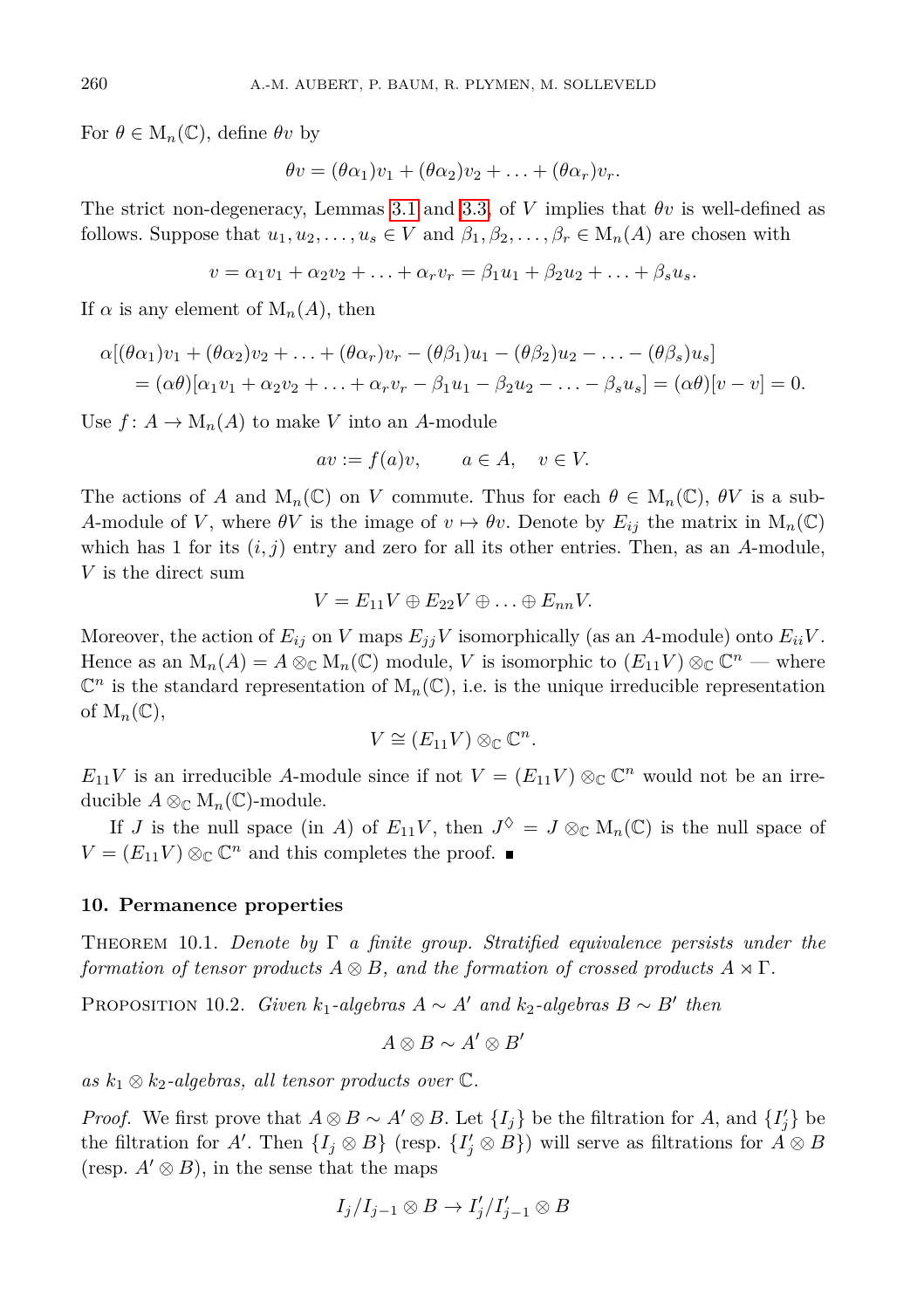are spectrum-preserving. A similar argument will prove that  $A' \otimes B \sim A' \otimes B'$ . Then

$$
A\otimes B\sim A'\otimes B\sim A'\otimes B'
$$

as required.

Let  $\Psi$  be a variation of  $k_1$ -structure for A:

$$
k_1 \to Z(A[t, t^{-1}])
$$

and let

$$
\Psi_B : k_2 \to Z(B)
$$

be the *k*2-structure for *B*. Then

$$
\Psi \otimes \Psi_B : k_1 \otimes k_2 \to Z(A[t, t^{-1}]) \otimes Z(B) \simeq Z(A \otimes B)[t, t^{-1}]
$$

will be a variation of  $k_1 \otimes k_2$ -structure for  $A \otimes B$ . ■

<span id="page-16-0"></span>Lemma 10.3. *Assume that A and B both have* Γ *acting* (*as automorphisms of k-algebras*)*, and we are given a*  $\Gamma$ *-equivariant morphism*  $\phi : A \rightarrow B$  *which is spectrum preserving. Then*  $\phi \rtimes \Gamma : A \rtimes \Gamma \rightarrow B \rtimes \Gamma$  *is a spectrum preserving morphism of k-algebras.* 

*Proof.* According to Lemma A.1 in [\[ABPS\]](#page-20-3),  $\text{Irr}(A \rtimes \Gamma)$ ,  $\text{Irr}(B \rtimes \Gamma)$  are in bijection with the (twisted) extended quotients:

$$
(\mathrm{Irr}(A)/\!/\Gamma)_{\natural} \simeq \mathrm{Irr}(A \rtimes \Gamma) \qquad (\mathrm{Irr}(B)/\!/\Gamma)_{\natural} \simeq \mathrm{Irr}(B \rtimes \Gamma).
$$

Since  $\phi : A \to B$  is spectrum preserving, the 2-cocycles  $\natural$  of  $\Gamma$  associated to Irr(*A*) and Irr(*B*) can be identified. Hence  $\phi$  determines a bijection of the (twisted) extended quotients

$$
(\mathrm{Irr}(A)/\!/\Gamma)_{\natural} \longleftarrow (\mathrm{Irr}(B)/\!/\Gamma)_{\natural}.
$$

By applying Lemma A.1 of [\[ABPS\]](#page-20-3), this implies that  $\phi \rtimes \Gamma$  is spectrum preserving.

PROPOSITION 10.4. If A and B both have  $\Gamma$  acting (as automorphisms of  $k$ -algebras), *and we are given a*  $\Gamma$ *-equivariant stratified equivalence*  $A \sim B$ *, then* 

$$
A \rtimes \Gamma \sim B \rtimes \Gamma.
$$

*Proof.* Suppose now that we are given a Γ-equivariant morphism of *k*-algebras  $\phi: A \rightarrow B$ which is, in a Γ-equivariant way, spectrum preserving with respect to filtrations, i.e. the filtrations of *A* and *B* are preserved by the action of Γ. This gives a map of *k*-algebras  $\phi \rtimes \Gamma : A \rtimes \Gamma$  to  $B \rtimes \Gamma$ . We claim that this map is spectrum-preserving with respect to filtrations.

Using the filtrations, consider the map  $I_j/I_{j-1} \to J_j/J_{j-1}$ . This is a Γ-equivariant spectrum preserving map. Hence by Lemma [10.3,](#page-16-0) the map

$$
(I_j/I_{j-1}) \rtimes \Gamma \to (J_j/J_{j-1}) \rtimes \Gamma
$$

is spectrum preserving. So the filtrations of  $A \rtimes \Gamma$  and  $B \rtimes \Gamma$  given by  $I_j \rtimes \Gamma$  and  $J_j \rtimes \Gamma$ are the required filtrations.

Suppose given a Γ-equivariant variation of *k*-structure for *A*, i.e. a Γ-equivariant unital map of C-algebras

$$
k \longrightarrow Z(A[t, t^{-1}])
$$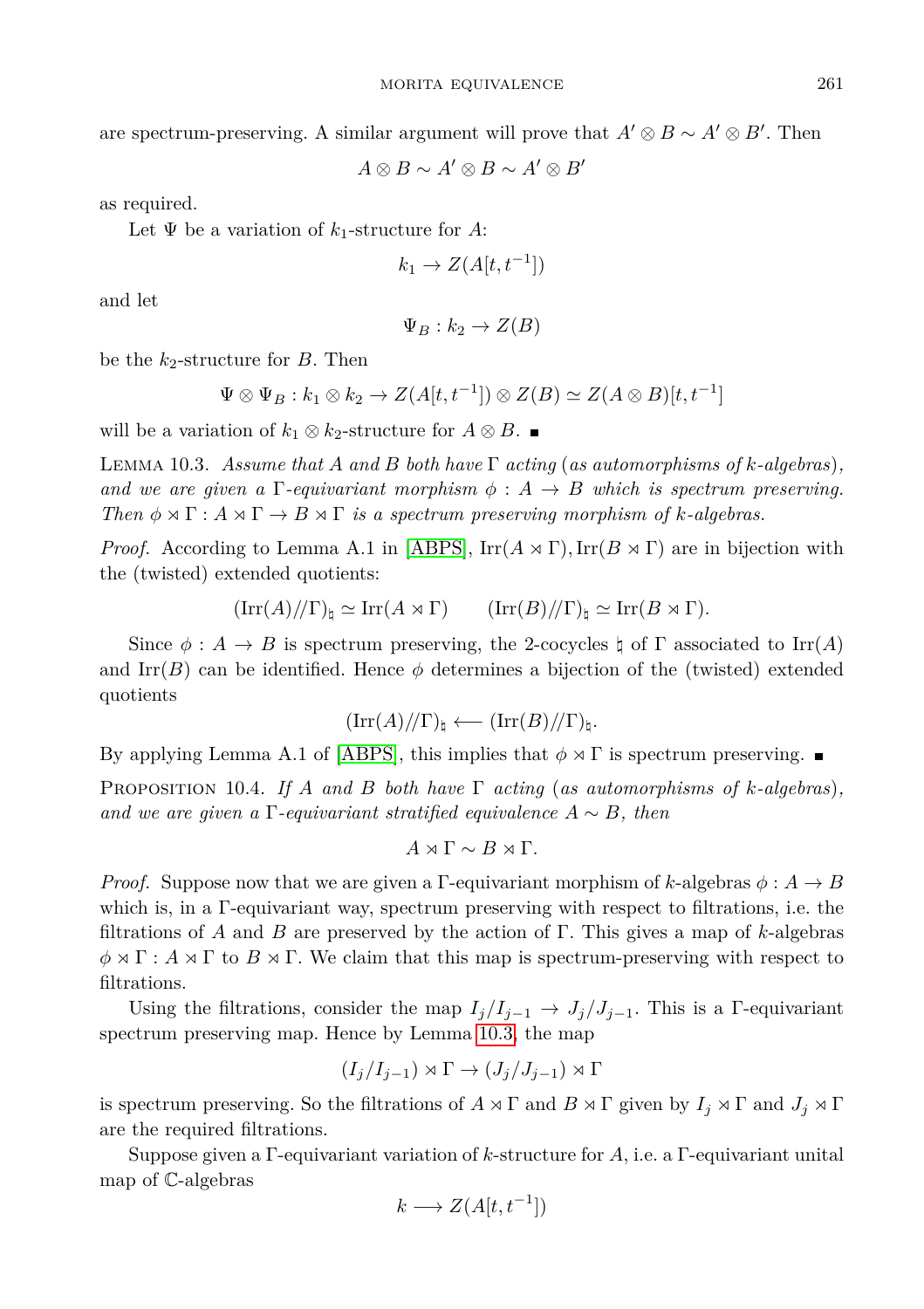where the Γ-action on *k* is trivial. Due to the triviality of this action, *k* is mapped to

$$
Z(A[t, t^{-1}])^{\Gamma} = (Z(A))^{\Gamma}[t, t^{-1}].
$$

By the standard inclusion

$$
(Z(A))^{\Gamma} \subset Z(A \rtimes \Gamma)
$$

*k* is mapped to  $Z(A \rtimes \Gamma)[t, t^{-1}]$ :

$$
k \longrightarrow Z(A \rtimes \Gamma)[t, t^{-1}]
$$

which is the required variation of *k*-structure for the crossed product  $A \rtimes \Gamma$ .

**11. Affine Hecke algebras.** Let  $(X, Y, R, R^{\vee})$  be a root datum in the standard sense [\[L,](#page-20-2) p. 73]. This root datum delivers the following items:

- $-$  a finite Weyl group  $W_0$ ,
- an extended affine Weyl group  $W_0X := W_0 \ltimes X$ ,
- for each *q* ∈  $\mathbb{C}^{\times}$ , an affine Hecke algebra  $\mathcal{H}_q$ ,
- $-$  a complex torus  $T := \text{Hom}(X, \mathbb{C}^{\times}),$
- a complex variety  $X := T/W_0$ ,
- a canonical isomorphism  $\mathcal{O}(X) \simeq Z(\mathcal{H}_q)$ .

The detailed construction of  $\mathcal{H}_q$  is described in the article of Lusztig [\[L,](#page-20-2) p. 74]. Set  $k := \mathcal{O}(X)$ . Then, for all  $q \in \mathbb{C}^{\times}$ ,  $\mathcal{H}_q$  is a unital finite type *k*-algebra. If  $q = 1$ , then  $\mathcal{H}_1$ is the group algebra of the extended affine Weyl group:

$$
\mathcal{H}_1=\mathbb{C}[W_0X].
$$

## <span id="page-17-1"></span>**11.1. Stratified equivalence for affine Hecke algebras**

THEOREM 11.1. *Except for*  $q$  *in a finite set of roots of unity, none of which is* 1,  $H_q$  *is stratified equivalent to*  $\mathcal{H}_1$ :

$$
\mathcal{H}_q\sim\mathcal{H}_1.
$$

*Proof.* Let *J* be Lusztig's asymptotic algebra [\[L,](#page-20-2) §8]. As a C-vector space, *J* has a basis  ${t_v | v \in W_0X}$ , and there is a canonical structure of associative C-algebra on *J*. The algebra  $\mathcal{H}_q$  is viewed as a *k*-algebra via the canonical isomorphism

$$
\mathcal{O}(T/W_0) \cong Z(\mathcal{H}_q).
$$

Lusztig's map  $\phi_q$  maps  $Z(\mathcal{H}_q)$  to  $Z(J)$  by Proposition 1 in [\[ABP\]](#page-20-6) and thus determines a unique *k*-structure for *J* such that the map  $\phi_q$  is a morphism of *k*-algebras. *J* with this *k*-structure will be denoted by  $J_q$ . Let

<span id="page-17-0"></span>
$$
a:W_0X\to\mathbb{N}\cup\{0\}
$$

be the weight function defined by Lusztig.

The algebra *J* has a unit element of the form  $1 = \sum_{d \in \mathcal{D}}$  where  $\mathcal{D}$  is a certain set of involutions in  $W_a$ . For any  $q \in \mathbb{C}^\times$ , the  $\mathbb{C}\text{-linear map } \psi_q : \mathcal{H}_q \to J$  defined by

$$
\phi_q(C_w) = \sum h_{w,d,v} t_v \tag{1}
$$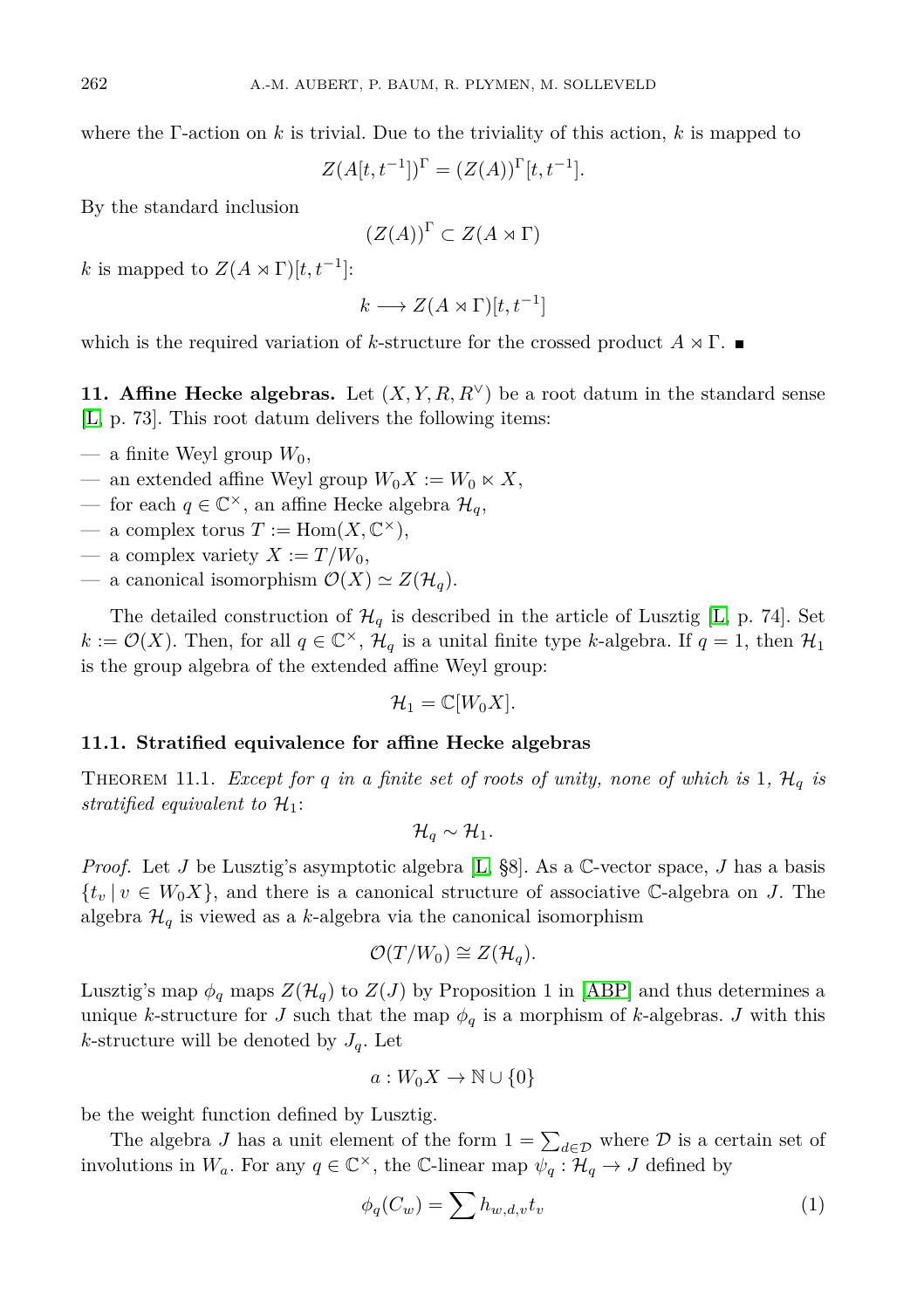$$
\{d \in \mathcal{D}, v \in W_0 X \mid a(v) = a(d)\}.
$$

The elements  $C_w$  are defined in [\[L,](#page-20-2) p. 82] and form a C-basis of  $\mathcal{H}_q$ . The coefficients  $h_{w,d,v}$  originate in the multiplication rule for the  $C_w$ , see [\[L,](#page-20-2) p. 82].

The map  $\phi_q$  is injective. Thus all algebras  $\mathcal{H}_q$  with  $q \in \mathbb{C}^\times$  appear as subalgebras of a single C-algebra *J*.

Define

$$
J_k
$$
 = ideal generated by  $\{t_v \in J \mid a(v) \leq k\}$   
 $I_k = \phi_q^{-1}(J_k).$ 

We have the filtrations

<span id="page-18-0"></span>
$$
0 \subset I_1 \subset I_2 \subset \ldots \subset I_r = \mathcal{H}_q
$$
  
 
$$
0 \subset J_1 \subset J_2 \subset \ldots \subset J_r = J,
$$
 (2)

and

$$
\operatorname{Irr}(J) = \bigsqcup \operatorname{Irr}(J_k/J_{k-1}), \quad \operatorname{Irr}(\mathcal{H}_q) = \bigsqcup \operatorname{Irr}(I_k/I_{k-1}).
$$

Let *M* be a simple  $\mathcal{H}_q$ -module (resp. simple *J*-module). The *weight*  $a_M$  of *M* is defined by Lusztig in [\[L,](#page-20-2) p. 82]. Let  $\text{Irr}(\mathcal{H}_q)_k$  (resp.  $\text{Irr}(J)_k$ ) denote the set of simple  $\mathcal{H}_q$ -modules (resp. simple *J*-modules) of weight *k*. It follows from Lusztig's definition that

$$
\operatorname{Irr}(J_k/J_{k-1}) = \operatorname{Irr}(J)_k, \quad \operatorname{Irr}(I_k/I_{k-1}) = \operatorname{Irr}(\mathcal{H}_q)_k.
$$

Consider the commutative diagram

$$
\begin{array}{ccc}\n\mathcal{H}_q & \xrightarrow{\phi_q} & J \\
\uparrow & & \uparrow \\
I_k & \xrightarrow{\phi_q | I_k} & J_k \\
\downarrow & & \downarrow \\
I_k/I_{k-1} & \xrightarrow{(\phi_q)_k} & J_k/J_{k-1}.\n\end{array}
$$

The middle horizontal map is the restriction of  $\phi_q$  to  $I_k$ . This map is defined by equation [\(1\)](#page-17-0) but with summation over the set

$$
\{d \in \mathcal{D}, v \in W_0 X \mid a(v) = a(d) \leq k\}.
$$

The bottom horizontal map is middle horizontal map after descent to the quotient  $I_k/I_{k-1}$ . This map is defined by equation [\(1\)](#page-17-0) but with summation over the set

$$
\{d \in \mathcal{D}, \ v \in W_0 X \mid a(v) = a(d) = k\}.
$$

We now apply one of Lusztig's main theorems, Theorem 8.1 in [\[L\]](#page-20-2): Assume that  $q \in \mathbb{C}^{\times}$ is either 1 or is not a root of 1. Let  $M'$  be a simple *J*-module of weight  $a_{M'}$ . The pre-image  $\phi_q^{-1}(M')$  will contain a unique subquotient *M* of maximal weight  $a_M = a_{M'}$ . Then the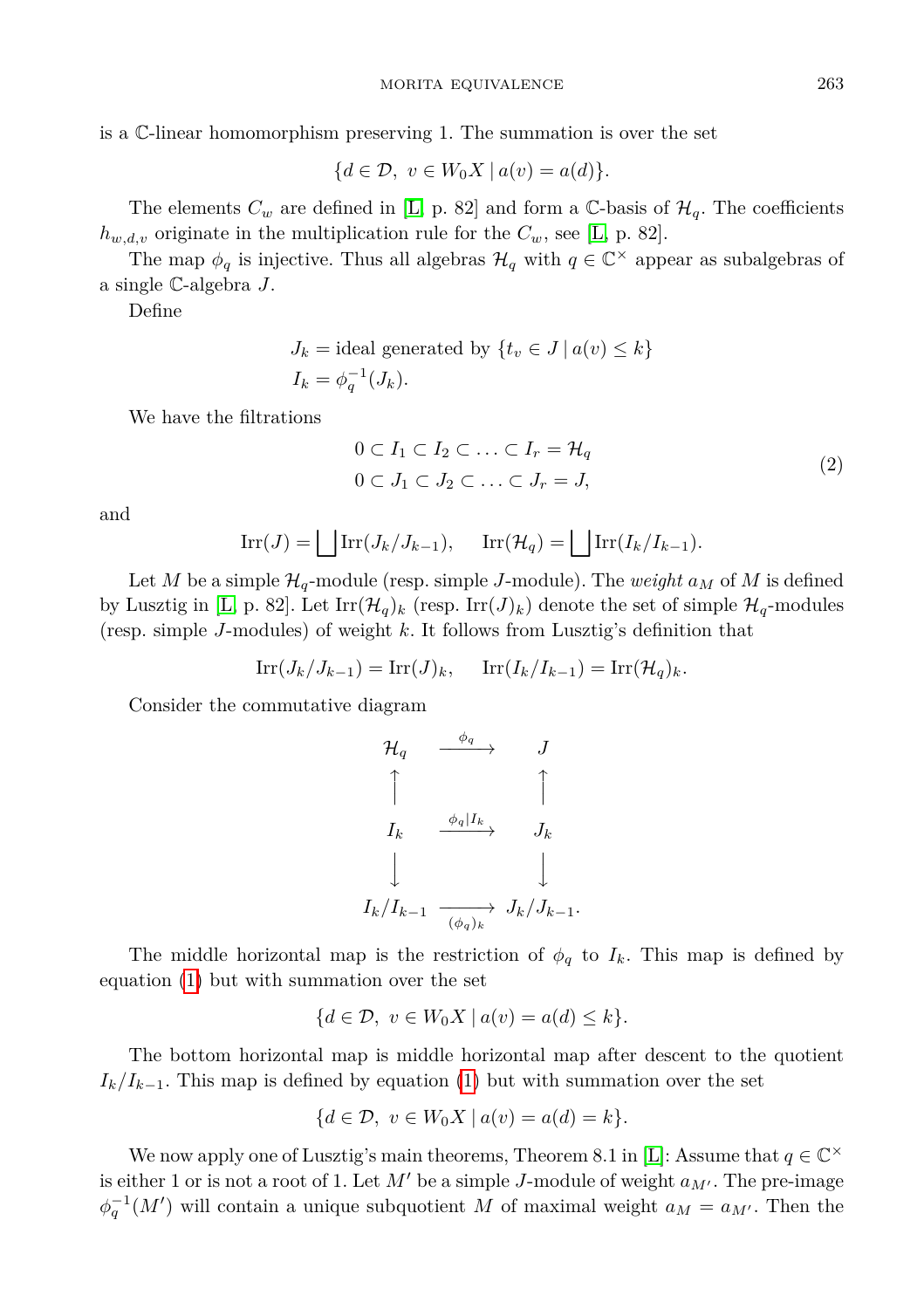map  $M' \mapsto M$  is a bijection from the set of simple *J*-modules (up to isomorphism) to the set of simple  $\mathcal{H}_q$ -modules (up to isomorphism).

We reconcile our construction with Lusztig's bijection by observing that our map

<span id="page-19-0"></span>
$$
(\phi_q)_k : I_k/I_{k-1} \to J_k/J_{k-1}
$$

determines a map

$$
\operatorname{Irr}(J)_k \to \operatorname{Irr}(\mathcal{H}_q)_k. \tag{3}
$$

This map is weight-preserving, by construction, and coincides with the Lusztig bijection. The map [\(3\)](#page-19-0) is spectrum-preserving by Lusztig's theorem, and so the original map  $\phi_q$  is spectrum preserving with respect to the filtrations [\(2\)](#page-18-0).

 $\mathcal{H}_q$  is then stratified equivalent to  $\mathcal{H}_1$  by the three elementary steps

$$
\mathcal{H}_q \rightsquigarrow J_q \rightsquigarrow J_1 \rightsquigarrow \mathcal{H}_1.
$$

The second elementary step (i.e. passing from  $J_q$  to  $J_1$ ) is an algebraic variation of *k*-structure with parameter space  $\mathbb{C}^{\times}$ . The first elementary step uses Lusztig's map  $\phi_q$ , and the third elementary step uses Lusztig's map  $\phi_1$ . Hence (provided *q* is not in the exceptional set of roots of unity — none of which is 1)  $\mathcal{H}_q$  is stratified equivalent to

$$
\mathcal{H}_1 = \mathbb{C}[W_0 X] = \mathcal{O}(T) \rtimes W_0.
$$

REMARK 11.2. In Theorem [11.1,](#page-17-1) the condition on  $q$  can be replaced by the following more precise condition:

$$
\sum_{w\in W_0}q^{\ell(w)}\neq 0
$$

where  $\ell : W_0 X \to \mathbb{N}$  is the length function, see [\[Xi2,](#page-20-7) Theorem 3.2].

If  $q \neq 1$  then  $\mathcal{H}_q$  and  $\mathcal{H}_1$  are not Morita equivalent as *k*-algebras, for the exceptional sets are not equal:

$$
q \neq 1 \implies \mathfrak{E}(\mathcal{H}_q) \neq \mathfrak{E}(\mathcal{H}_1).
$$

## **11.2. The affine Hecke algebras of**  $SL_2(\mathbb{C})$ . If the root datum

$$
(X, Y, R, R^{\vee})
$$

arises from a connected complex reductive Lie group *G*, then we will write  $\mathcal{H}_q(G) = \mathcal{H}_q$ .

An interesting situation arises for  $\mathcal{H}_q(SL_2(\mathbb{C}))$ . Let *s*, *t* be the simple reflections in the (extended) affine Weyl group  $W_0X$ . When  $q+1 \neq 0$  there is an isomorphism of C-algebras between  $\mathcal{H}_q$  and  $\mathcal{H}_1$ :

$$
\mathcal{H}_q \simeq \mathcal{H}_1
$$
  

$$
T_s \mapsto \frac{q+1}{2} s + \frac{q-1}{2}, \qquad T_t \mapsto \frac{q+1}{2} t + \frac{q-1}{2}.
$$

On the other hand, when  $q \neq 1$ ,  $\mathcal{H}_q$  and  $\mathcal{H}_1$  cannot be isomorphic as *k*-algebras, for the exceptional sets are different. Let T denote the standard maximal torus in  $SL_2(\mathbb{C})$ :

$$
\left\{ \left( \begin{array}{cc} z & 0 \\ 0 & 1/z \end{array} \right) \middle| z \neq 0 \right\}.
$$